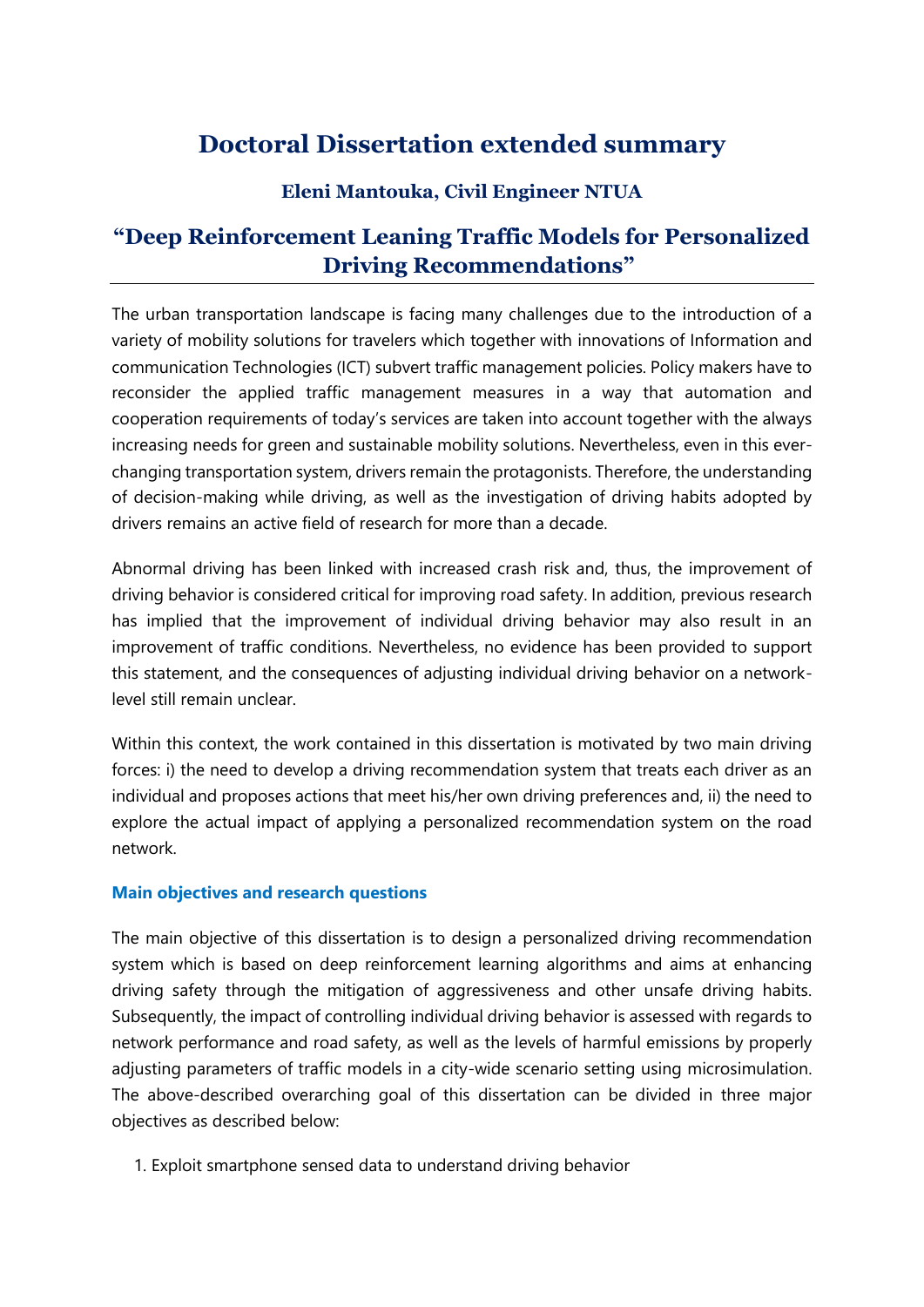- 2. Develop a traffic theory compatible personalized recommendation framework for improving driving behavior
- 3. Assess the impact of the recommendation system in traffic, safety and emissions

The concept of driving behavior analysis is not new, and, thus, a thorough review of the literature was conducted, at first, with the aim to identify research gaps and highlight the challenges and caveats that arise when smartphone crowd-sensed data are exploited for this purpose. The review of the literature resulted in the formation of the following 7 research questions.

*Question 1 (Q1):* Which are the main driving profiles that cover the wide range of driving behavior and how can they be identified by exploiting smartphone data?

- *Question 2 (Q2):* Is it possible to classify the overall driving behavior of drivers into groups that share common driving characteristics, and, if so, to what extent could it be classified?
- *Question 3 (Q3):* Could Artificial Intelligence techniques be exploited within the framework of a driving recommendation system and ensure the requires degree of personalization of the produced recommended actions?
- *Question 4 (Q4):* Which is the most appropriate Reinforcement Learning algorithm for supporting human decision making?
- *Question 5 (Q5):* Is there a link between raising self-awareness and improving conditions of the entire network? To what extent could the improvement of individual behavior affect traffic conditions?
- *Question 6 (Q6):* What kind of impact does the controlling of individual driving behavior have on driving and road safety?
- *Question 7 (Q7):* How are emissions affected by the controlling of individual driving behavior? Is there a significant change on environmental conditions when drivers improve their behavior?

## **Methodological approach**

The recommendation system proposed within this dissertation is basically a decision support system for drivers that aims at mitigating aggressiveness and riskiness. Driving is a complex task since it requires from the driver to take both strategic and dynamic decisions as well as adapt their behavior to emerging conditions of the network. Contrary to the already developed ADAS, the system here has the following three state-of-the-art characteristics:

1. It is personalized, which means that it recommends the best driving actions to each individual taking into account their specific requirements and driving preferences.

2. It is self-aware, which means that the system takes into account previous behavior of each individual driver in order to propose the most suitable driving recommendations.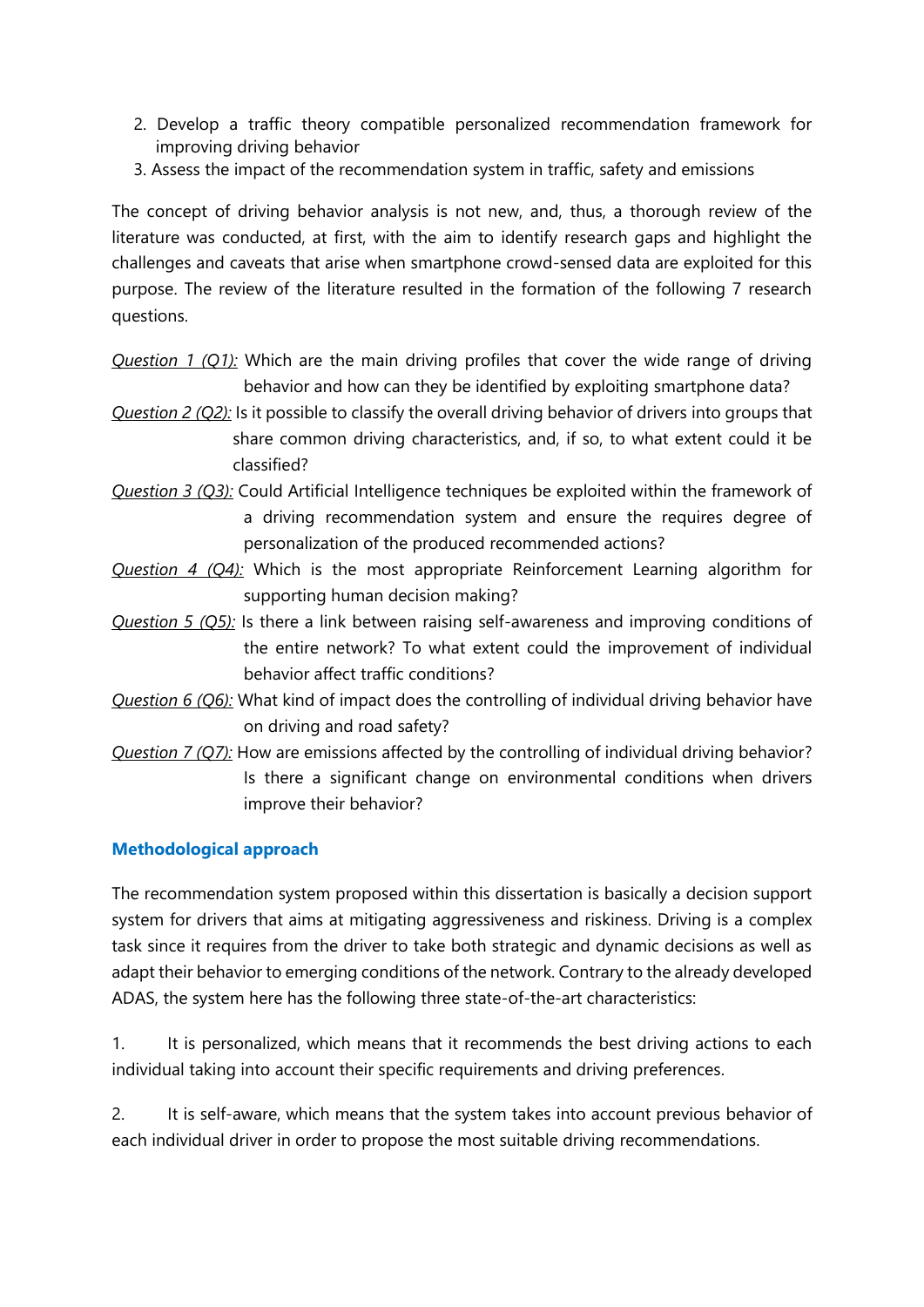3. It is autonomous, meaning that it does not require any external input from the network or the traffic. Driving recommendations aim to improve individual driving behavior on its core, namely acceleration and deceleration decisions.

The development of the recommendation system is based on a Reinforcement Learning algorithm which is capable of producing the optimal behavior alteration for each driver given the way they have drove over their last trip.

In order to answer the research questions and achieve the overarching goal of the dissertation, an inclusive methodological framework is proposed which is based on a mixture of unsupervised learning and Deep Reinforcement Learning algorithms as depicted in Figure I.



**Figure I. Overview of the methodological framework**

Starting from raw measurements of GPS location, acceleration and speed, as provided by a telematics application established on smartphone devices, driving features are defined that describe short-term and long-term driving behavior. Following, these features are utilized in an unsupervised learning framework to identify driving profiles that can be used to describe each driver's overall driving behavior (Q1, Q2). Driving behavior is defined at:

- a trip level, which corresponds to the way the driver performed a specific trip, and
- a user level, which corresponds to the overall driving behavior of a specific driver in all of his trips (driving footprint).

A two-level k-means clustering algorithm is implemented, in a selection of driving features, in order to distinguish aggressive from non-aggressive trips within the first level, and then further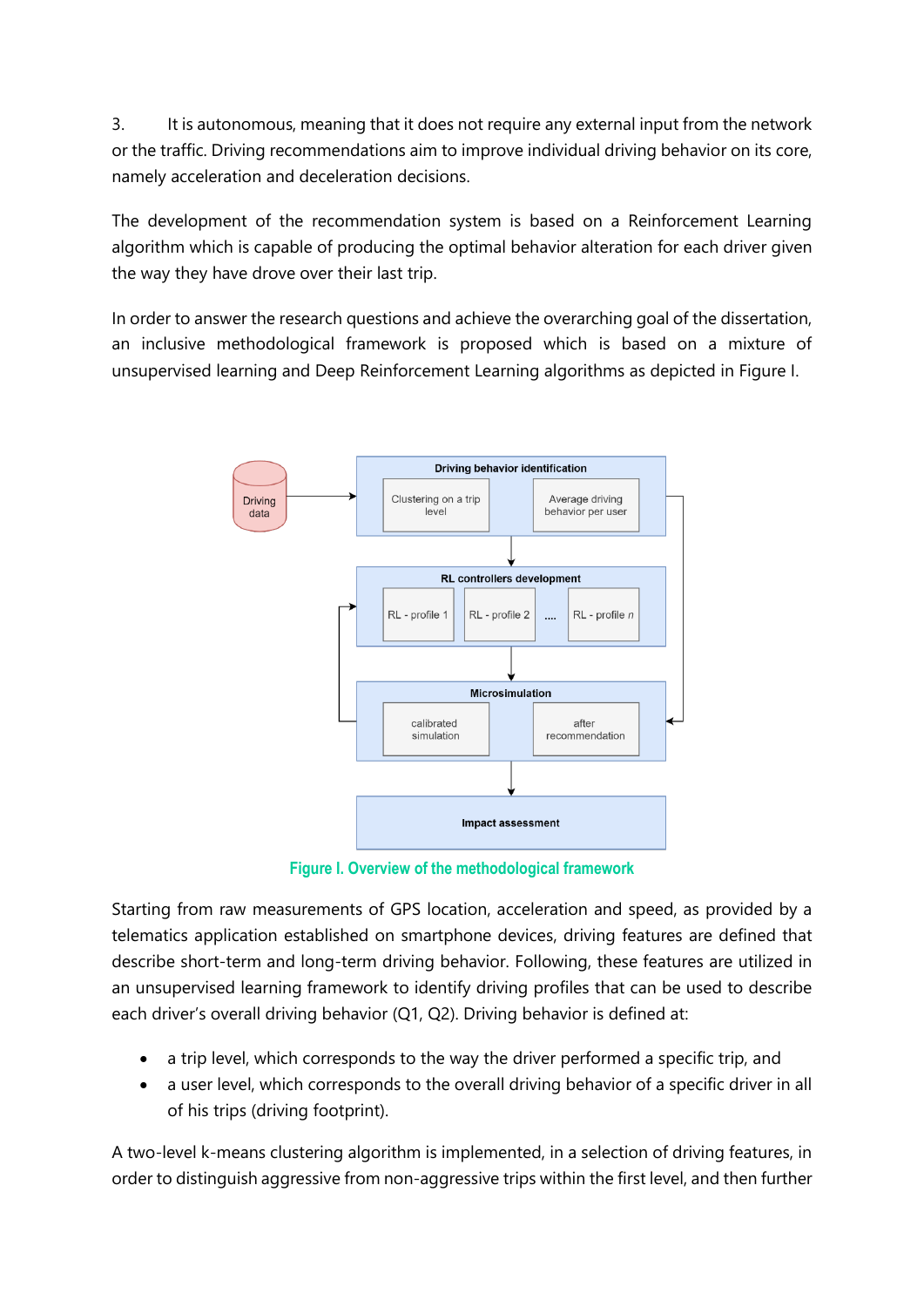distinguish between risky and distracted driving at the second level of clustering. After this procedure, each trip was assigned to a specific driving profile (Q1), and then, using statistical measurements, the overall driving behavior of each driver is identified (Q2).

Once driving behavior per trip is identified, and all drivers were separated into groups based on their overall driving behavior, the driving recommendation framework is designed and the appropriate algorithms are developed, using state-of-the-art Reinforcement Learning models (Q3). The aim of the Reinforcement Learning algorithm is to learn the optimal policy and suggest the appropriate action that leads to the best possible behavior. Specifically, when dealing with driving behavior recommendations, every action refers to an adjustment of the vehicle's kinematic characteristics including the adjustment of the vehicle's speed and acceleration, which span within a continuous range of values. To this end, the RL algorithm developed in this work should retain one extra property, the ability to handle continuous state and action spaces (Q4). The RL agents follow an actor-critic approach based on the Deep Deterministic Policy Gradient algorithm and are both implemented as deep artificial neural networks, the hyperparameters and the structure of which emerge after an exhaustive grid search. The algorithms are trained using sequences of driving trips of the same driver as input, while the output of each RL controller is the optimal alteration in the acceleration of each driver, given the way they drove in their previous trip.

The structure of the system is such that there is a full mapping to microscopic standardization and traffic flow control logic. In correspondence with widely used car following models, the proposed algorithm acts as an estimation and prediction function of the acceleration at which the vehicle should move.

Finally, the impact of improving individual driving behavior is assessed through a comparative before-after microsimulation analysis, with respect to road safety, traffic and the environment (Q5, Q6, Q7). Using the road network of Athens, Greece, a microsimulation scenario for the morning rush hour demand, was set. For the initial conditions of the network the vehicles move according to the characteristics governing each of the driving behaviors detected in the first step of the methodological framework, while the traffic composition is based on the actual distribution of trips over the driving profiles. In this way, driving diversity is ensured between the vehicles and the traffic conditions in the network are simulated as realistically as possible.

#### **The data**

For the purpose of the specific research, data were collected through an innovative smartphone application developed by Oseven Telematics. The naturalistic driving database included 153,953 trips made from 696 unique drivers from December 2017 to August 2019. The trips were performed all around Greece, nevertheless the majority of them were conducted within the Region of Attica. For each trip, a variety of variables are available which include statistical measurements of acceleration and deceleration during a trip, speeding measurements that describe smoothly and with speed excess driving, as well as mobile usage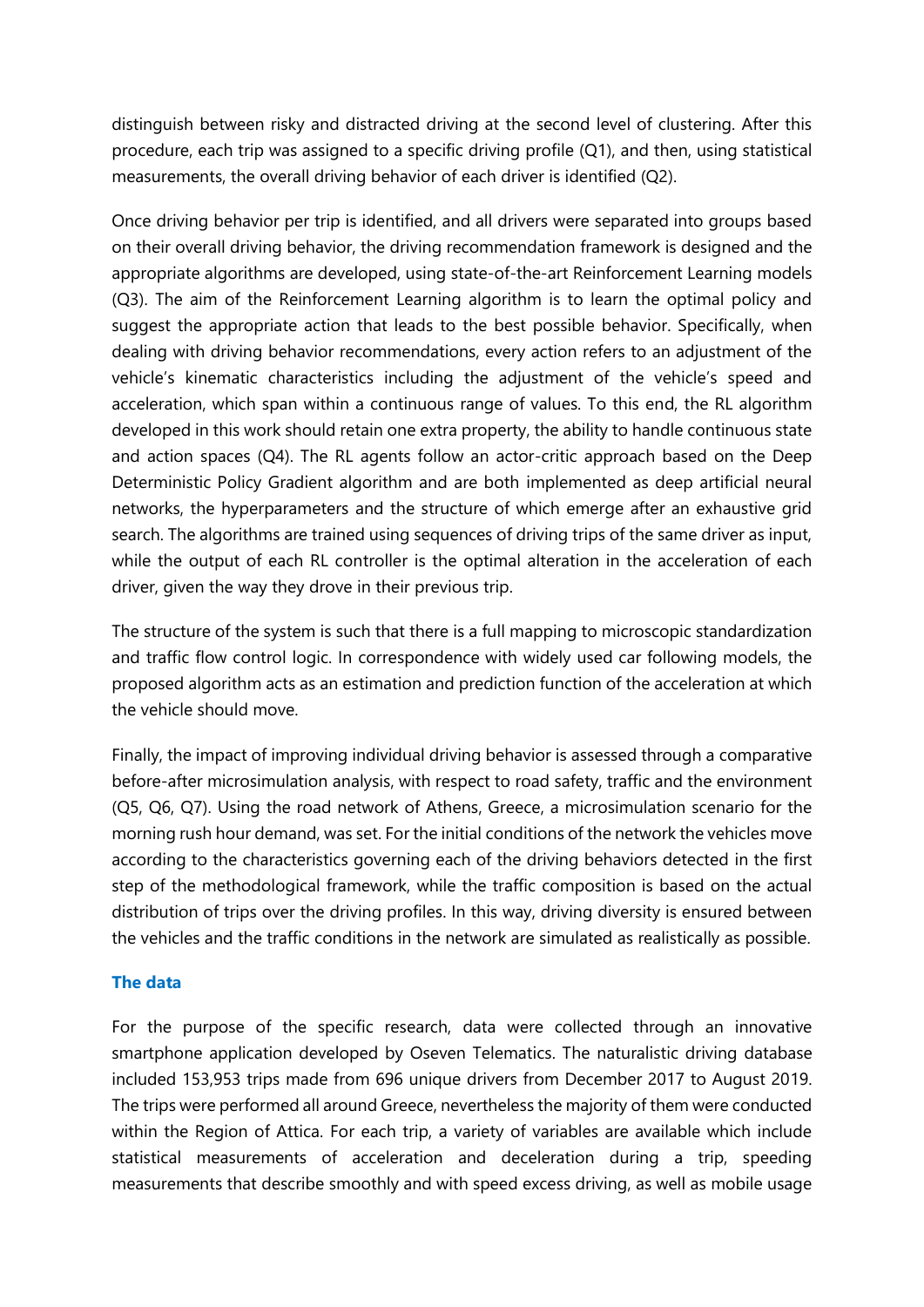indicators that describe how cautious the driver is. Table I presents the driving parameters used in the specific research.

| <b>Variable</b>     | <b>Description</b>                                         | <b>Unit</b>      |
|---------------------|------------------------------------------------------------|------------------|
| harsh_acc_per_min   | Average number of harsh accelerations performed per minute | events/min       |
| acc_avg             | Average acceleration                                       | m/s <sup>2</sup> |
| acc_std             | Standard deviation of acceleration                         | m/s <sup>2</sup> |
| acc_q90             | 90% percentile of acceleration                             | m/s <sup>2</sup> |
| acc max             | Maximum acceleration                                       | m/s <sup>2</sup> |
| harsh_brk_per_min   | Average number of harsh decelerations performed per minute | events/min       |
| dec_avg             | Average deceleration                                       | m/s <sup>2</sup> |
| dec_std             | Standard deviation of deceleration                         | m/s <sup>2</sup> |
| dec_q90             | 90% percentile of deceleration                             | m/s <sup>2</sup> |
| dec_max             | Maximum deceleration                                       | m/s <sup>2</sup> |
| speed_max           | Maximum speed                                              | km/h             |
| mbu                 | Percentage of driving with mobile usage                    | %                |
| speeding_percentage | Percentage of driving with speed over the speed limit      | $\%$             |

All data provided by Oseven are in a fully anonymized format. The main characteristics of the sample used in the specific research are presented in Table II.

| Table II. Main characteristics of the sample used in this research |          |             |               |  |  |  |  |  |
|--------------------------------------------------------------------|----------|-------------|---------------|--|--|--|--|--|
|                                                                    | Total    | <b>Safe</b> | <b>Unsafe</b> |  |  |  |  |  |
| <b>Number of trips</b>                                             | 153,953  | 66,566      | 87,387        |  |  |  |  |  |
| <b>Number of drivers</b>                                           | 696      | 197         | 499           |  |  |  |  |  |
| Average number of trips per driver                                 |          | 221         |               |  |  |  |  |  |
| Minimum number of trips per driver                                 | 16       |             |               |  |  |  |  |  |
| Average km travelled per driver                                    | 2,510 km |             |               |  |  |  |  |  |

## **Driving behavior analysis**

In order to achieve the first objective of this dissertation, which is to exploit smartphone sensed data to understand driving behavior, a k-means clustering algorithm is implemented in to distinct levels.

For the first level of clustering, the number of clusters is set to  $k=2$  and clustering is implemented on Euclidean distance matrix. Two of the variables that are used for the above procedure describe the number of harsh alterations of the longitudinal position of the vehicle (acceleration and deceleration), while the rest of them are essentially indices of the average acceleration and deceleration of the trip. The results of this first implementation of the kmeans clustering are presented in Table III.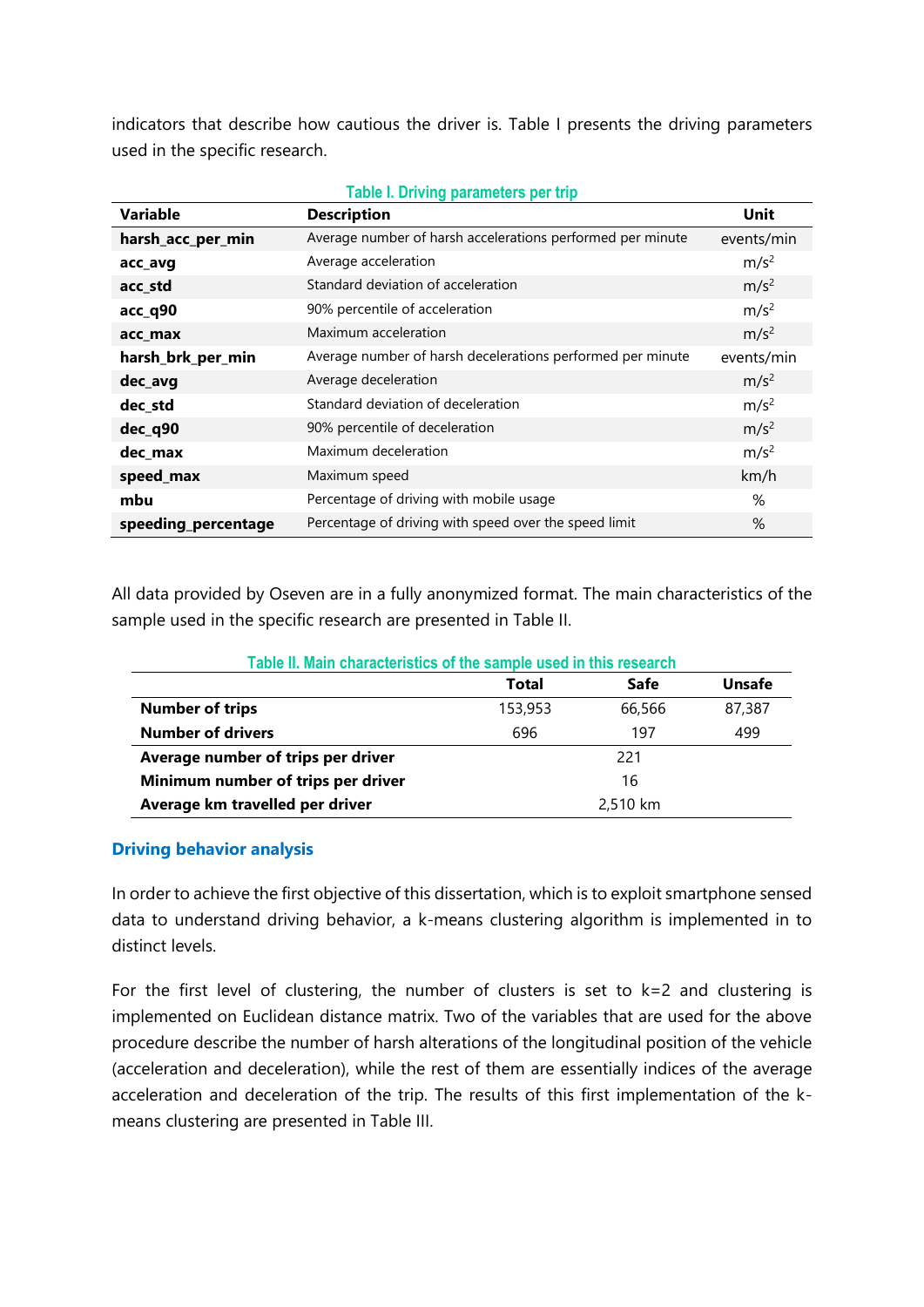| Table III. 1 <sup>st</sup> level clustering results |                                                     |                                          |                                 |                                                   |                            |                                    |                                           |                                       |                          |
|-----------------------------------------------------|-----------------------------------------------------|------------------------------------------|---------------------------------|---------------------------------------------------|----------------------------|------------------------------------|-------------------------------------------|---------------------------------------|--------------------------|
|                                                     | È<br>larsl<br>elera<br>►<br><u>g</u><br>ū<br>u<br>Ō | ೪<br>le.<br>D<br>ءِ.<br>آ<br>arsh<br>per | cceleratio<br>rerage<br>å<br>Ō. | $\circ$<br>Standard<br>accelerati<br>ã<br>deviati | acceleration<br>Ê<br>Maxim | celeratio<br>erage<br>दे<br>Φ<br>ರ | ation<br>Standard<br>deviation<br>deceler | Maximum<br>ation<br>흐<br>මි<br>Φ<br>Ō | ৳<br>umber<br>trips<br>z |
| <b>Aggressive trips</b>                             | 0.150                                               | 0.2081                                   | 1.748                           | 1.525                                             | 3.847                      | $-1.968$                           | 1.843                                     | $-4.547$                              | 71263                    |
| <b>Non-aggressive trips</b>                         | 0.028                                               | 0.051                                    | 1.137                           | 1.052                                             | 2.503                      | $-1.282$                           | 1.286                                     | $-2.926$                              | 82690                    |

Based on the clusters' centers, the trips can be distinguished between aggressive and non– aggressive driving, since trips belonging to the first cluster are featured by aggressive driving characteristics, such as great acceleration and deceleration metrics and significantly higher rates of harsh events per minute of driving.

The second level of k-means clustering was applied separately to the two groups that emerged from the first level of clustering using two driving parameters: the percentage of driving with mobile usage and the percentage of driving with speed over the speed limit. Results of this second level of clustering are presented in the table below (Table IV).

|                         |                                      | Table IV. 2 <sup>nd</sup> level clustering results       |                        |  |  |  |  |
|-------------------------|--------------------------------------|----------------------------------------------------------|------------------------|--|--|--|--|
|                         | <b>Percentage of mobile</b><br>usage | Percentage of driving with<br>speed over the speed limit | <b>Number of trips</b> |  |  |  |  |
| <b>Aggressive trips</b> |                                      |                                                          |                        |  |  |  |  |
| <b>Distracted</b>       | 0.511                                | 0.062                                                    | 4505 (2.9%)            |  |  |  |  |
| <b>Aggressive</b>       | 0.019                                | 0.032                                                    | 54394 (35.3%)          |  |  |  |  |
| <b>Risky</b>            | 0.023                                | 0.269                                                    | 12364 (8%)             |  |  |  |  |
|                         |                                      | <b>Non-aggressive trips</b>                              |                        |  |  |  |  |
| <b>Risky</b>            | 0.021                                | 0.306                                                    | 12494 (8.1%)           |  |  |  |  |
| <b>Moderate</b>         | 0.014                                | 0.029                                                    | 66566 (43.2%)          |  |  |  |  |
| <b>Distracted</b>       | 0.514                                | 0.057                                                    | 3630(2.4%)             |  |  |  |  |

The resulting clusters seem to reveal richer driving profiles: distracted driving is recognized by higher values of the percentage of mobile usage while driving, while risky driving is identified through higher values of percentage of driving with speed over the speed limit. The two remaining clusters which have the lower values in both measures are annotated as "aggressive" and "moderate" for the aggressive and non-aggressive trips subsets respectively.

In order to separate drivers into groups with the same driving preferences, an average driving profile of each individual was identified by applying a simple rule. All four driving profiles indicating an unsafe driving behavior (Risky, Distracted, Aggressive-risky, Aggressivedistracted) were grouped as the worst class (3), aggressive trip profiles constitute the second class (2), while trips with typical characteristics belong to the first class (1), as shown in Figure II. For each individual driver, an average from all their trips is estimated and drivers are separated into two main groups based on their average behavior, as follows: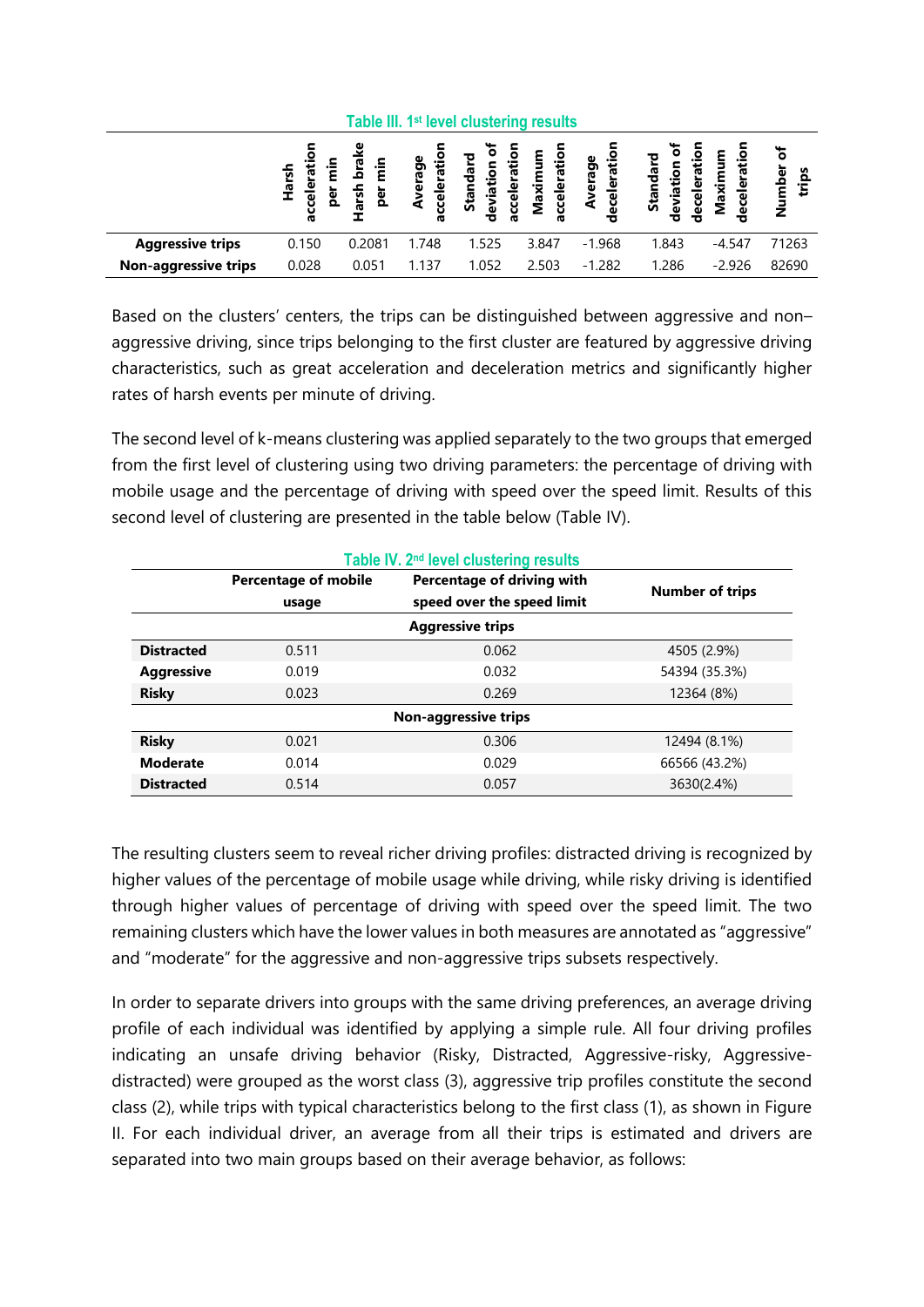- Moderate/typical drivers: trip average  $\leq 1.5$
- Reckless drivers: trip average  $> 1.5$



## **Figure II. Trip profile grouping for drivers' average driving profile estimation**

For each individual driver, an average of the annotations from all their trips is estimated, where trip average less than 1.5 implies a moderate/typical driver and trip average greater than 1.5 refers to reckless drivers. Based on some statistical analysis, trip average less than 1.5 indicates that at least 60% of the trips performed by a driver are characterized by "moderate" driving behavior. In order for the developed controller to be as adaptive as possible to each individual's behavior, the proposed framework should be very strict when characterizing a driver as "typical/moderate" in order to avoid suggesting changes in behavior that the driver himself is impossible to follow as they will be far from his own average behavior.

## **RL: concept, principles and model development**

In order to develop the Self-Aware Driving Recommendation Assistant (SADRA), a structured procedure is followed. First, the total trip database is divided into two, based on the average driving profile of each driver. In particular, the first database includes the trips of all drivers belonging to the "typical-safe" drivers, while the second includes all the trips of drivers with unsafe average driving behavior. For the sake of brevity, from this point on, the RL controller that corresponds to the "typical" drivers is referred to as SADRA – I, while the corresponding controller for the reckless drivers is referred to as SADRA – II respectively.

Every RL agent consists of three main components: *states (s), actions (a)* and *rewards (r)*. In each timestep the agent observes the current state of the environment and takes the appropriate action from the set of the possible actions. Then, the agent receives a reward which measures the success or failure of the agent's actions for the given state.

In this study, the environment states are defined through a five-dimensional vector that describes how a driver drove during their trip and includes trip's average acceleration (*aavg*), 90% percentile of acceleration (*a90*), average deceleration (*davg*), 90% percentile of deceleration (*d90*) and percentage of driving with speed over the speed limit (*speeding*):

$$
\mathbf{s} = \{a_{avg}, a_{90}, d_{avg}, d_{90}, speeding\}
$$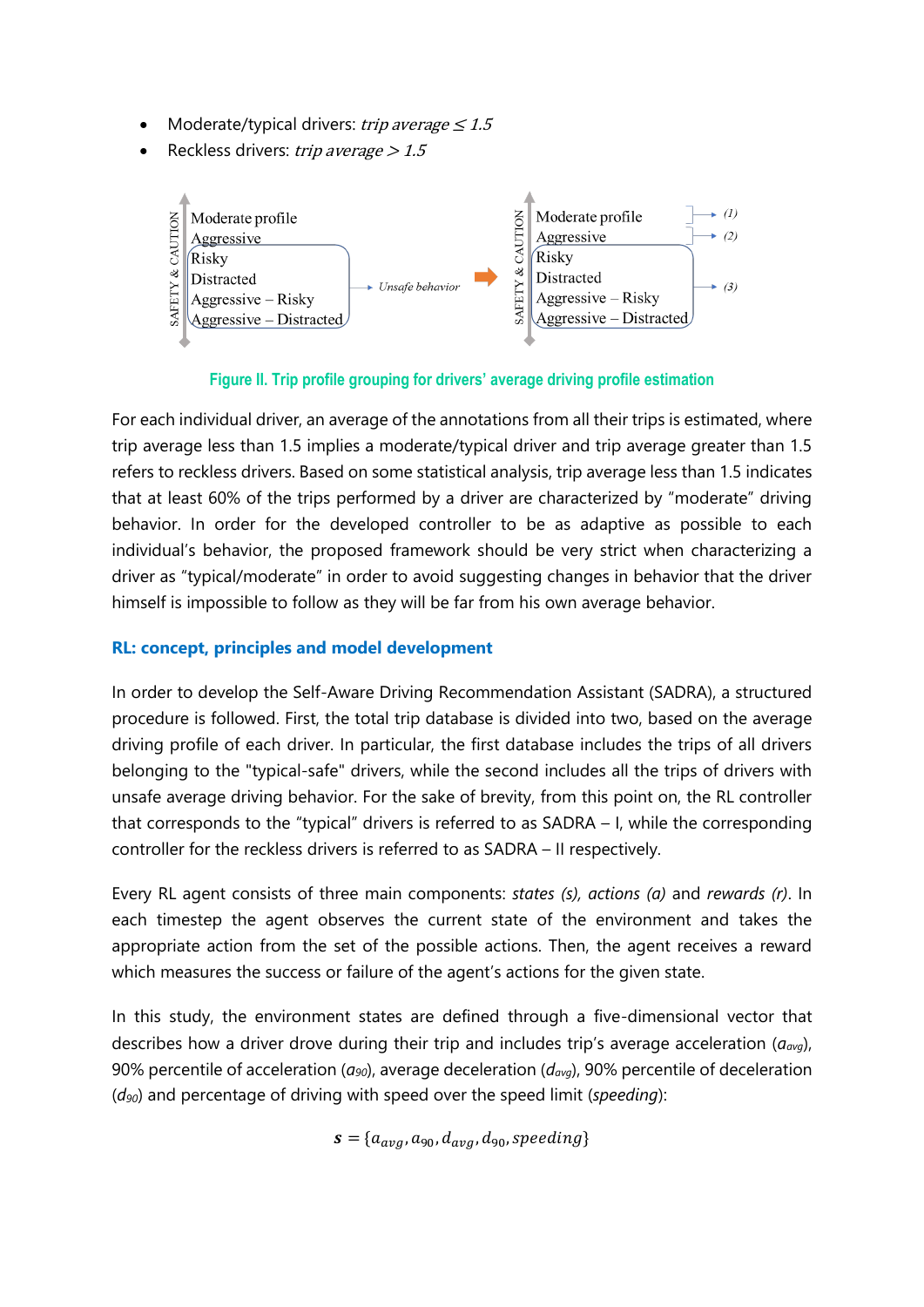Our recommendation system is not context-aware which means that its ultimate goal is to improve individual's personal driving style independently from the road setting they are driving in (type of road, traffic conditions, etc.). The selection of the appropriate speed is not independent from the road geometry and road traffic, as well as deceleration decisions are not always independent from the leading vehicle's behavior and traffic signals. Therefore, the only parameter that purely describes one's driving style is the acceleration, as it is only dependent on the driver's perception and preference between smoothly or harshly accelerating. Indeed, in recent literature, a driver's driving style is usually defined by their acceleration profile. To this end, actions that the system produces and are proposed to the driver belong to a continuous action space which is defined by a two-dimensional vector including a change in average acceleration and in the 90% percentile of acceleration, which define the usual/preferred acceleration for the entire trip in regular situations and the value that should not be exceeded, e.g., when performing overtaking maneuvers, except from cases of emergency:

$$
\boldsymbol{a} = \{ da_{avg}, da_{90} \}
$$

For the sake of simplicity from hereon, the 90% quartile of the acceleration may be equally referred to as "maximum acceleration".

A key component of the RL agent is the reward function. The aim of the reward function is twofold; to evaluate the current state and the transition between states. In other words, the driving behavior at each trip, as well as the change in driving behavior between successive trips of the same user are evaluated. For this purpose, a custom driving evaluation function had to be constructed first. The score of each trip was estimated by the distance of this specific trip from the center of the moderate profile (the center of the cluster), in order to quantify how far each individual's behavior is from the typical (moderate) behavior. For the purpose of this analysis, the Mahalanobis distance is used to estimate the distance between each trip and the moderate profile.

Trip evaluation is performed on the basis of the following formula:

$$
trip score_i = e^{-driving\,profile_i * \frac{N(i, moderate\,profile)}{Q_{75}(M)}}
$$

where  $i$  is an individual trip and  $M$  is the Mahalanobis distance. Here, the 3<sup>rd</sup> quartile of the Mahalanobis distance is used instead of the maximum value in order for the score function to be stricter with drivers whose behavior excludes more than 75% of the typical (moderate) behavior.

The reward function for a driver moving from one trip to the next one was established based on the following formula: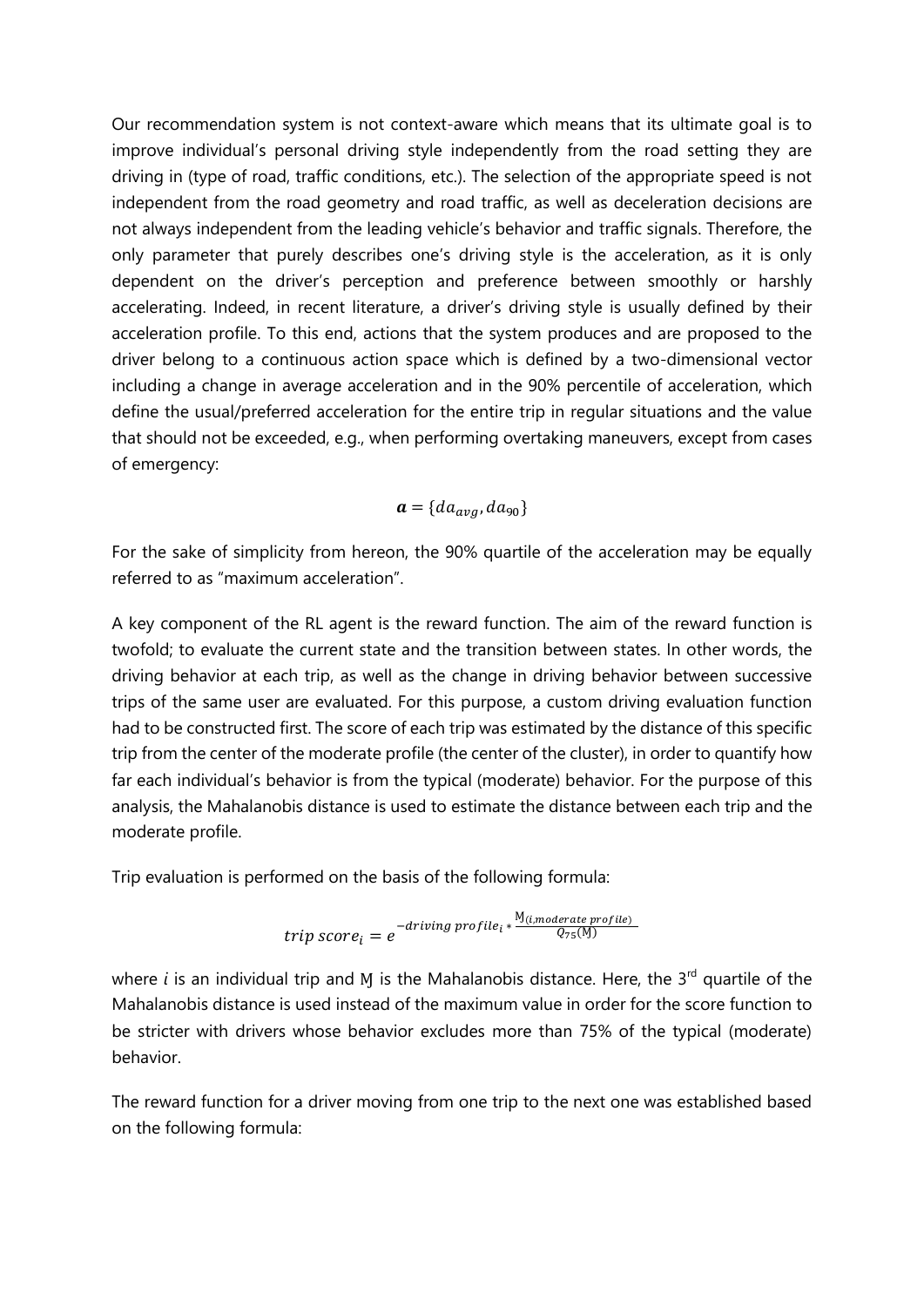$$
r = \text{trip score}_{i+1} \left( 1 + \frac{\text{trip score}_{i+1} - \text{trip score}_i}{100} \right)
$$

Once the main components for the development of the RL controllers were estimated, the data were organized in the following format:

#### $(s)$  (state, action, reward, next state)

For every unique driver in the dataset, their trips were sorted in an ascending order according to each trips starting date. The training samples were tuples of sequential trips of a specific driver along with the corresponding action and reward of the transition from the first trip to the succeeding one. It should be noted that for every distinct driver in the dataset, their first trip was used only as "*state*" while their last trip of was used only as "*next state*". Following this data preparation procedure, 33,440 unique data samples were constructed for training SADRA I and 119,817 unique data samples were used for the training process of SADRA II.

The RL controllers are developed based on the Deep Deterministic Policy Gradient (DDPG) algorithm which implements an actor-critic approach to learn a policy and produce the optimal actions. Thus, for each controller two neural networks are developed; representing the actor and the critic respectively. The actor (*μ*) and critic (*Q*) networks for both the safe and unsafe drivers' subsets were trained following the procedure of Algorithm below.

#### **DDPG Algorithm implementation**

**Initialize** critic  $Q(s, a | \theta^{\,Q})$  and actor  $\mu(s | \theta^{\,\mu})$  networks using rewards as Q-values Set the above as initial target networks ( $Q'$  and  $\mu'$ ) Split the sample into *Μ* minibatches **for** minibatch=1, Μ **do** Set  $y_i = r_i + \gamma Q'(s_{i+1}, \mu'(s_{i+1}|\theta^{\mu'})|\theta^{Q'})$ Update critic by minimizing the loss:  $L = \frac{1}{N}$  $\frac{1}{N}\sum_i(y_i - Q(s_i, a_i | \theta^Q))^2$ i Update the actor policy using the sampled policy gradient:  $\nabla_{\theta_\mu} J \approx$ 1  $\frac{1}{N}\sum [\nabla_a Q(s, a|\theta^Q)|_{s=s_t, a=\mu(s_t)} \nabla_{\theta_\mu} \mu(s|\theta^\mu)|_{s=s_t}]$ t Update the target networks:  $\theta^{Q\prime} \leftarrow \tau \theta^{Q} + (1-\tau)\theta^{Q\prime}$  $\theta^{\mu\nu} \leftarrow \tau \theta^{\mu} + (1-\tau) \theta^{\mu\nu}$ 

#### **end for**

An exhaustive grid search was performed in order to conclude to the final architecture of the two networks. Specifically, all possible combinations of the networks' structures and parameterization, within a range of reasonable values, have been examined and compared in order to detect the optimal one. The parameters that were taken into consideration are: number of hidden layers, number of neurons and activation of each layer, optimization algorithm and learning rate, batch size and number of training epochs, as shown in Table V.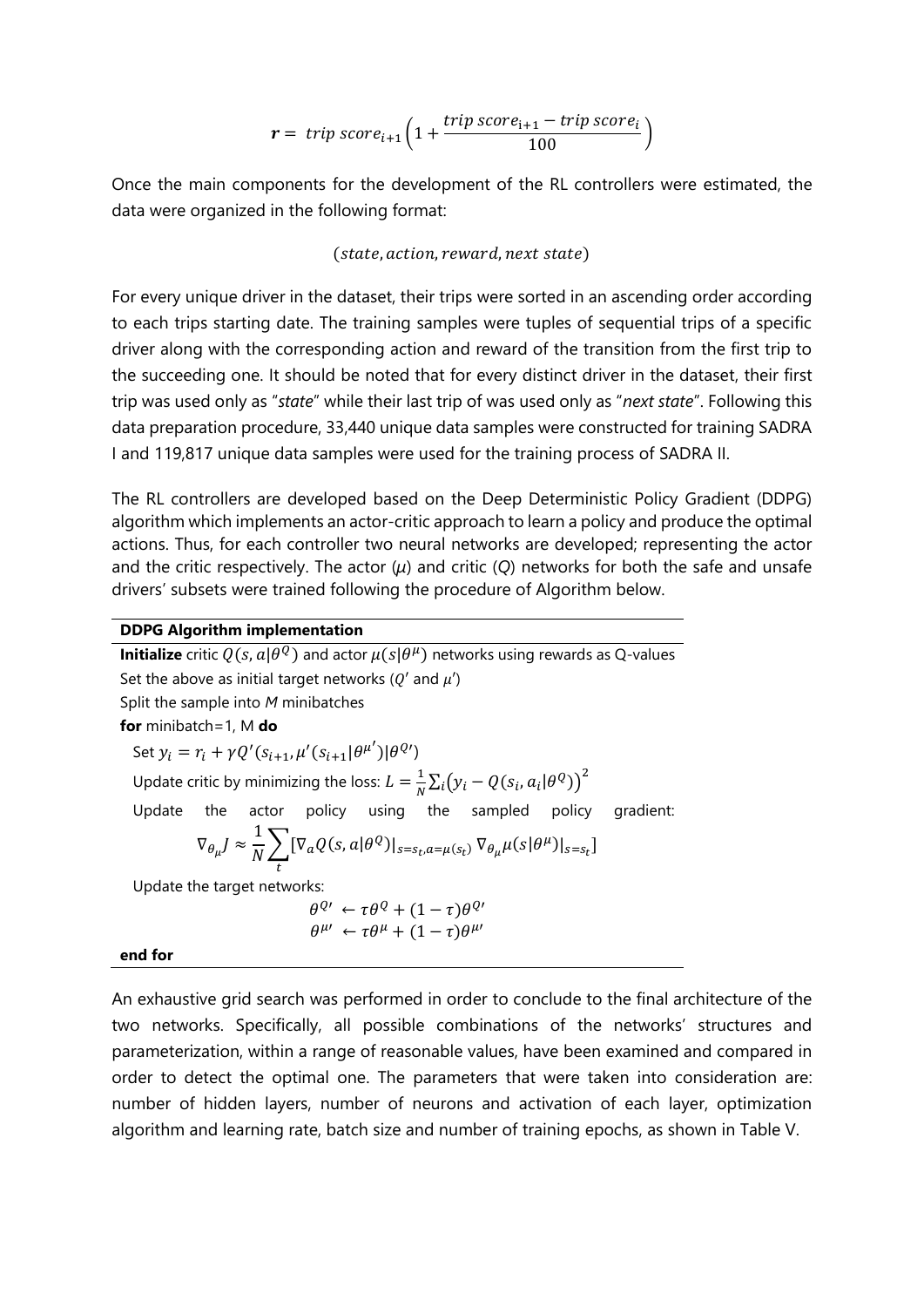| $\frac{1}{2}$ and $\frac{1}{2}$ is a strip position of the state of $\frac{1}{2}$<br><b>Hyperparameters</b> | <b>Critic network</b>       | <b>Actor network</b>      |  |  |  |  |
|-------------------------------------------------------------------------------------------------------------|-----------------------------|---------------------------|--|--|--|--|
|                                                                                                             | SADRA I – Safe drivers      |                           |  |  |  |  |
| Number of hidden layers                                                                                     | 6                           | 3                         |  |  |  |  |
| Number of neurons per layer                                                                                 | (64, 32, 16, 16, 32, 64, 1) | (128, 64, 32, 2)          |  |  |  |  |
| Epochs                                                                                                      | 200(initial network:110)    | 200(initial network:110)  |  |  |  |  |
| Batch size                                                                                                  | 150(initial network:150)    | 150(initial network:150)  |  |  |  |  |
| Activation                                                                                                  | ReLU                        | ReLU                      |  |  |  |  |
| Optimizer                                                                                                   | Adam                        | Adam                      |  |  |  |  |
| Learning rate                                                                                               | 0.001                       | 0.0001                    |  |  |  |  |
|                                                                                                             | SADRA II - Unsafe drivers   |                           |  |  |  |  |
| Number of hidden layers                                                                                     | 6                           | 3                         |  |  |  |  |
| Number of neurons per layer                                                                                 | (32, 16, 8, 8, 16, 32, 1)   | (128, 64, 32, 2)          |  |  |  |  |
| Epochs                                                                                                      | 170(initial network:170)    | 210(initial network: 210) |  |  |  |  |
| Batch size                                                                                                  | 250(initial network:250)    | 250(initial network:100)  |  |  |  |  |
| Activation                                                                                                  | ReLU                        | ReLU                      |  |  |  |  |
| Optimizer                                                                                                   | Adam                        | Adam                      |  |  |  |  |
| Learning rate                                                                                               | 0.0001                      | 0.0001                    |  |  |  |  |

#### **Table V. Hyperparameters of the Critic and Actor networks for both SADRA I and II**

#### **Simulation setting**

The quantification of the impact of adopting driving recommendations by all drivers on traffic, road safety and emissions was performed under a network-level microscopic simulation scenario. The SUMO simulation software is used and its default car-following model, Krauss model, which is a microscopic, space-continuous model based on the safe speed; the driver of the following car adopts a safe speed which allows them to adapt to the deceleration of the leading vehicle.

The case study for the simulation experiments is the inner-ring network of Athens, Greece. The network consists of 1,293 nodes/intersections and 2,572 edges. The total length of the network is 348 kilometers. The calibration of the network led to the definition of **86,054 vehicles**, achieving a total of 1,393,634 counts (97.47% of the total counts extracted from the Aimsun simulator) and a GEH value below 5 (GEH < 5) for 95.26%.

Two distinct scenarios were designed both corresponding to the demand of the Athens' Road network during the morning peak hour (8:00 – 9:00 AM). First, the initial conditions of the network are simulated in order to estimate the performance of traffic when vehicles move around, based on the characteristics that govern the six identified driving profiles. In order to ensure the robustness of the results, simulation was performed in 10 replications with ten different seed numbers. Stochasticity is an important aspect of reproducing reality in a simulation scenario, since it adds randomness over the distributions of difference aspects of the simulation (e.g., route distributions, vehicle type distributions). Subsequently, driving recommendations were produced offline for every served vehicle based on the way each vehicle performed their trip. The recommendations were produced from the corresponding RL controllers using as input the state of the trip (average acceleration, 90% percentile of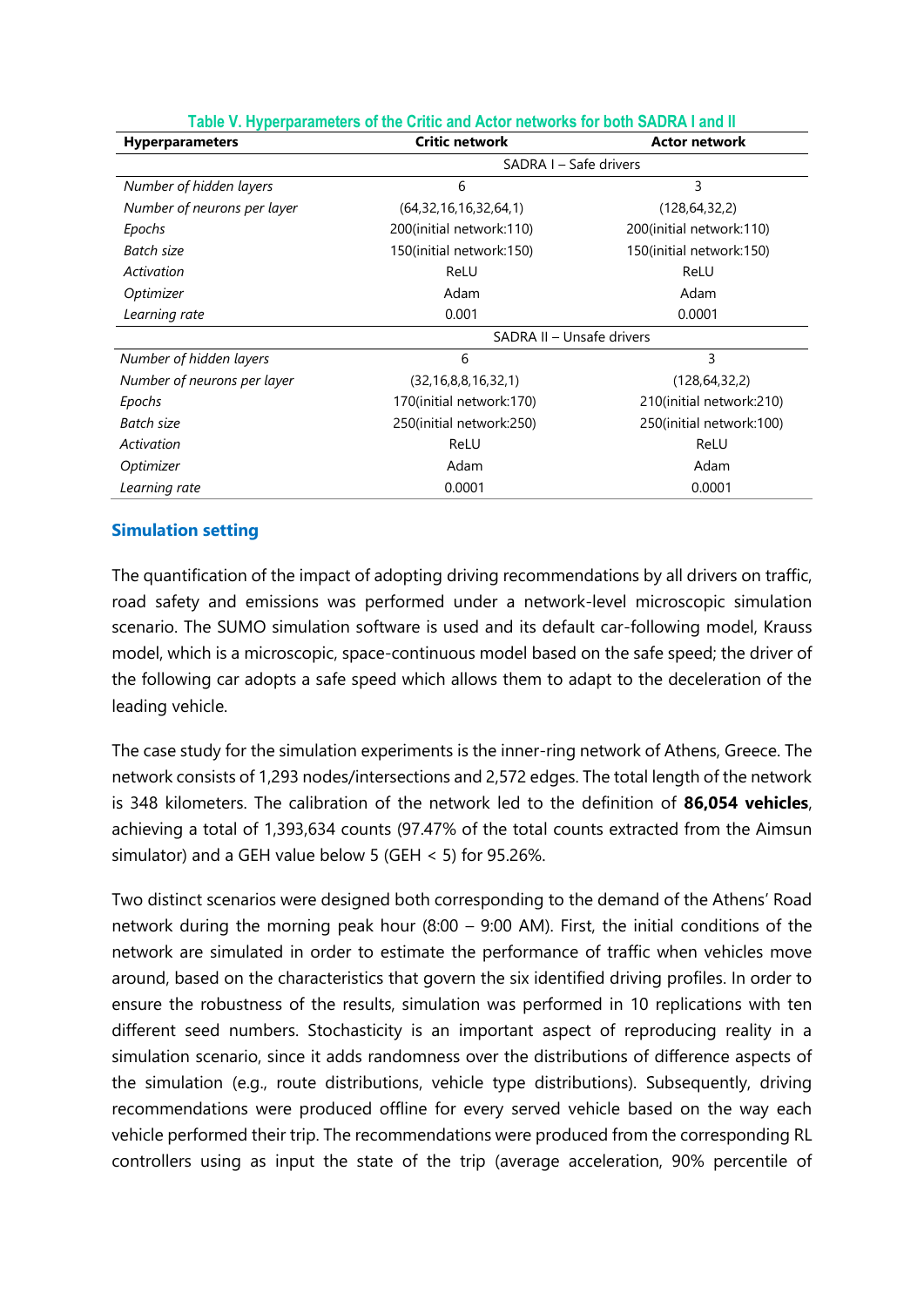acceleration, average deceleration, 90% percentile of deceleration, speeding percentage) and as output the optimal alteration of the maximum acceleration. It should be highlighted here that although the developed RL controllers produce a two-dimensional vector that includes alterations on both the average and the maximum acceleration, only the maximum acceleration was exploited during the simulation runs, since the Krauss model takes into account only the maximum values of acceleration and deceleration.

Finally, a second simulation run was performed, where previously served vehicles follow the proposed recommendations, namely an alternation of their maximum acceleration, while the rest of the traffic follows the distribution among the six driving profiles.

The behavior that implies each driving profile was simulated through the adjustment of the car-following model. The car-following model can be parametrized by a number of parameters: the maximum acceleration of the vehicle (*accel*), the maximum deceleration of the vehicle (*decel*), the maximum velocity of the vehicle (*maxSpeed*), the maximal physically possible deceleration for the vehicle (*emergencyDecel*) and the vehicles' expected multiplicator for lane speed limits (*speedFactor*). At first, the current (initial) state of the road traffic is simulated in SUMO using the six defined driving profiles, whose parameters were introduced to the Krauss model of different vehicle types, as shown in Table VI.

| Table VI. Car-following model parameters for each venicle type |                                       |                     |                     |          |                       |  |  |  |  |
|----------------------------------------------------------------|---------------------------------------|---------------------|---------------------|----------|-----------------------|--|--|--|--|
|                                                                | <b>Car-Following Model Parameters</b> |                     |                     |          |                       |  |  |  |  |
| <b>Vehicle types</b>                                           | accel                                 | decel               | emergencyDecel      | maxSpeed | speedFactor           |  |  |  |  |
| (trip profiles)                                                | (m/s <sup>2</sup> )                   | (m/s <sup>2</sup> ) | (m/s <sup>2</sup> ) | (km/h)   | (mean, min, max)      |  |  |  |  |
| <b>Moderate</b>                                                | 2.519                                 | $-2.942$            | $-5.909$            | 64.51    | (0.029, 0, 0.168)     |  |  |  |  |
| <b>Aggressive</b>                                              | 3.817                                 | $-4.483$            | $-18.083$           | 66.93    | (0.033, 0, 0.151)     |  |  |  |  |
| <b>Risky</b>                                                   | 2.392                                 | $-2.824$            | $-5.328$            | 100.28   | (0.306, 0.1627, 0.96) |  |  |  |  |
| <b>Distracted</b>                                              | 2.601                                 | $-2.990$            | $-5.112$            | 67.38    | (0.057, 0, 0.631)     |  |  |  |  |
| Aggressive-risky                                               | 3.944                                 | $-4.825$            | $-25.884$           | 100.8    | (0.269, 0.147, 0.907) |  |  |  |  |
| Aggressive-distracted                                          | 3.939                                 | $-4.553$            | $-10.845$           | 71.99    | (0.062, 0, 0.744)     |  |  |  |  |

#### **Table VI. Car-following model parameters for each vehicle type**

For the initial state of the network, the six distinct vehicle types were created in a route file, with the corresponding car-following model's parametrization. The route of each vehicle was also identified in the route file, as it was estimated from the path assignment of Aimsun. In one hour of simulation for the morning peak, about 58% of the total demand was inserted in the network and 28% of the vehicles completed their journey within this time.

Subsequently, for each vehicle that reached their destination the following parameters were estimated for each trip:

- average acceleration
- 90% percentile of acceleration
- average deceleration
- 90% percentile of deceleration
- speeding percentage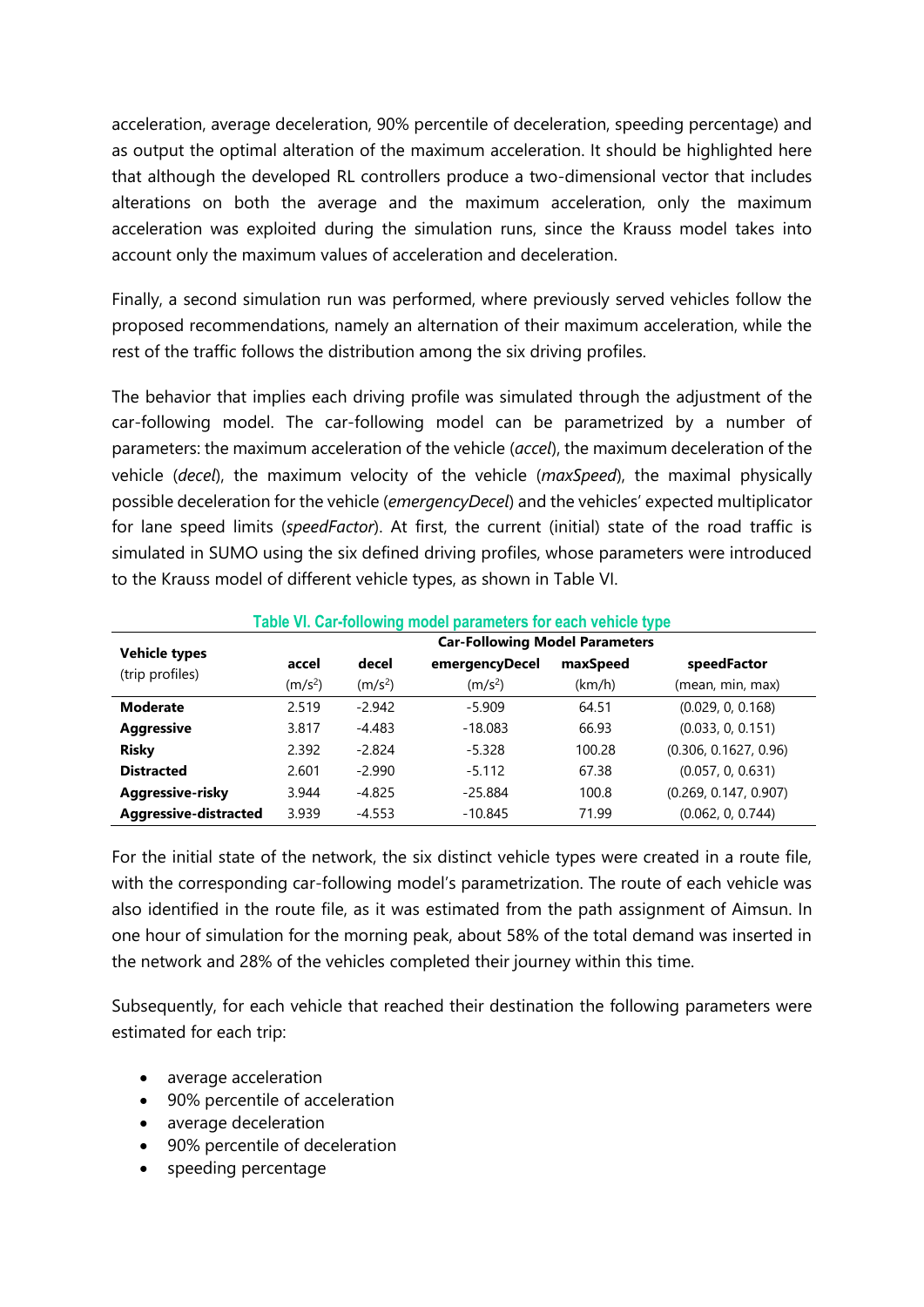These driving characteristics were used as input to the RL controllers which recommend the optimal action for each trip. For the second run of simulation, the exact same vehicles were used, which follow the exact same routes on the same road network, in order to estimate the impact of the recommendation. The proposed actions of each vehicle were introduced as a modification of the car-following model's parameter in the route file. The adoption of this approach enabled hands-on implementation of the recommendation process with direct control over the outcomes.

In this case as well, 10 replications with the same seed values as before, were performed to ensure the robustness of the results. Findings revealed that in one hour of simulation 57% of the demand was served on average, while the corresponding percentage of served vehicles was reduced by 1% compared to the initial conditions.

#### **Impact assessment**

Impact assessment of the proposed system is performed using microsimulation and by following a before-after approach. Specifically, for both simulation cycles the Key Performance Indicators of traffic, safety and environmental conditions were estimated, and comparatively assessed so that to quantify the overall impact of adopting personalized driving recommendations which improve each individual's driving behavior. The KPIs used in the analysis for each network's aspect are presented in Table VII.

| Table VII. Key Performance Indicators for each network's aspect |                          |                                                                    |  |  |  |  |  |
|-----------------------------------------------------------------|--------------------------|--------------------------------------------------------------------|--|--|--|--|--|
| <b>Traffic</b>                                                  | <b>Safety</b>            | <b>Environment</b>                                                 |  |  |  |  |  |
| Served demand                                                   | Total conflicts          | Cumulative amount of emissions<br>(CO <sub>2</sub> , CO, PMx, NOx) |  |  |  |  |  |
| <b>MFDs</b>                                                     | Total rear-end conflicts | Emissions per vehicle                                              |  |  |  |  |  |
| Travel times                                                    | Conflicts per vehicle    |                                                                    |  |  |  |  |  |

The estimation of traffic-related KPIs was dependent on the outputs of the simulation, which included the number of inserted and served vehicles, as well as edge-based information regarding the three fundamental elements of traffic flow theory (flow, speed and density). Instead of using aggregated measures of the fundamental variables, the Macroscopic Fundamental Diagrams (MFDs) were constructed and significant outcomes were drawn regarding the differences in the performance of the network before and after the application of the recommendation system. The estimation of the harmful air pollutants is based on the emissions' model already integrated into SUMO, the PHEMlight model. PHEMlight is a simplified version of PHEM (Passenger car and Heavy-duty Emission Model), a complete vehicle emissions model developed in Europe since 1999. PHEM is based on extensive emission measurements on vehicles such as passenger cars, light duty vehicles and urban buses. The approximation of the conflicts that constitute an indicator for road safety is based on the SSAM tool, which computes a number of surrogate measures of safety for each conflict (crossings, rear-ends, lane changes) that is identified in the trajectory data and then computes summaries (mean, max, etc.) of each surrogate measure.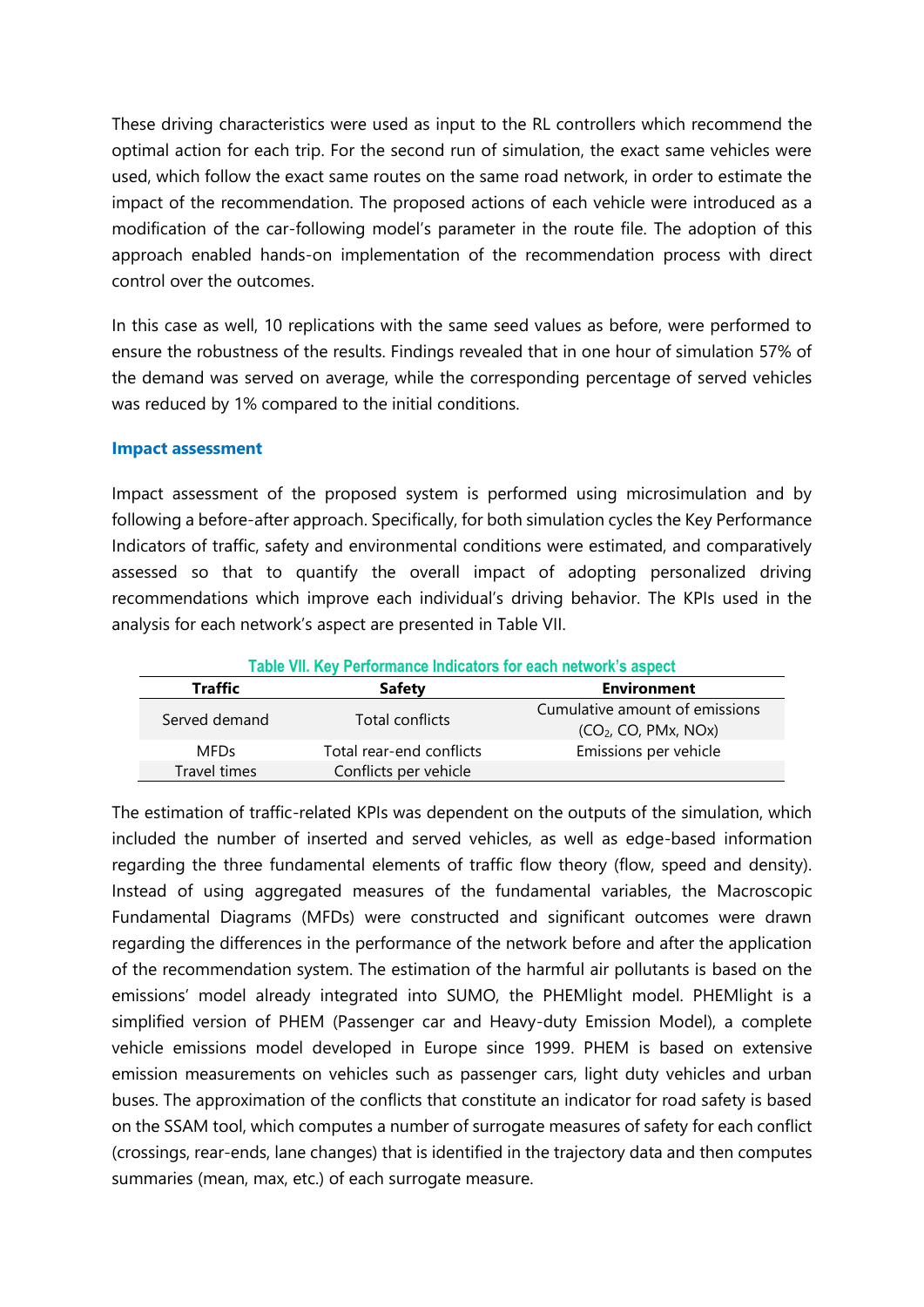#### **Results: Driving recommendations**

The two versions of the trained DDPG algorithm were used to produce driving recommendations with respect to two categories of drivers; typical drivers who exhibit a moderate average behavior (SADRA I) and unsafe drivers who interchange their behavior among various unsafe driving habits (SADRA II). The recommendations are in the form of driving alterations that refer to the optimal driving actions that the specific driver can adopt in order to improve their driving based on their current behavior.

A comparison between the outputs of the two controllers revealed that both of them are trained to generate recommendations that move drivers closer to the average safe behavior of a typical driver, which has an average acceleration equal to 1.137 m/s<sup>2</sup> and a maximum acceleration equal to 2.503 m/s<sup>2</sup>. Based on the indicative samples of the table below (Table VIII), the mean recommended average acceleration was estimated 1.145 m/s<sup>2</sup>, while the mean value of the proposed maximum accelerations was 2.507 m/s<sup>2</sup> respectively. It can therefore be concluded that a universal application of the proposed recommendation system would lead to the harmonization of the acceleration profiles for the entire fleet of vehicles.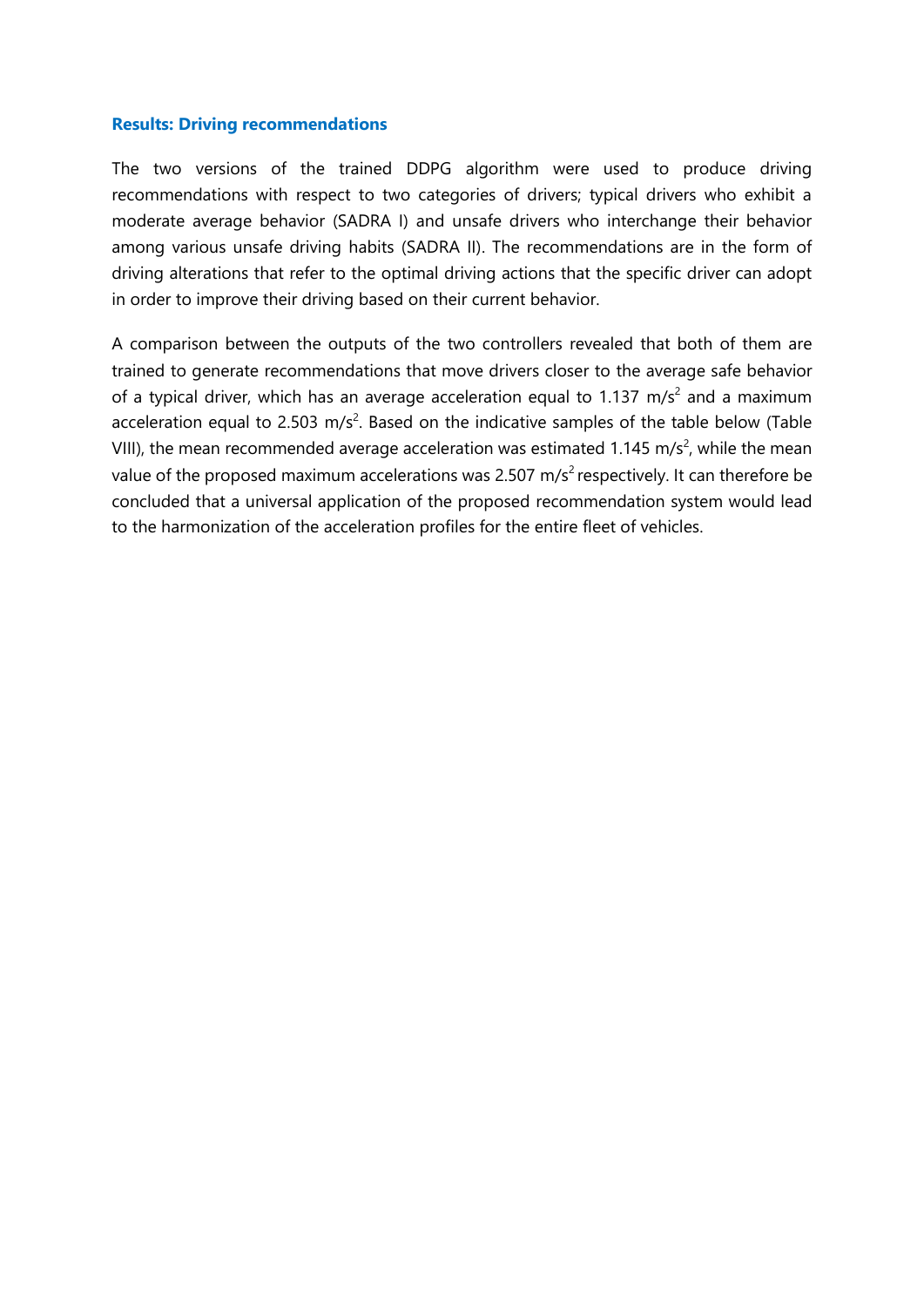|                                                                             | Recommendation        | new                             | Acceleration average | 197                       | .377                  | .288               | $\overline{171}$ | .275               | .289       | .230       | <b>193</b>      | 1.236          | 1.166               | 1.055       | 0.980    | 1.106         | 1.006          | 0.954         | 1.030         | 0.989          | 1.118         | 1.003         | 1.196              | 1.192       |
|-----------------------------------------------------------------------------|-----------------------|---------------------------------|----------------------|---------------------------|-----------------------|--------------------|------------------|--------------------|------------|------------|-----------------|----------------|---------------------|-------------|----------|---------------|----------------|---------------|---------------|----------------|---------------|---------------|--------------------|-------------|
|                                                                             |                       | new                             | Acceleration Q90     | 2.610                     | 3.046                 | 2.778              | 2.519            | 2.834              | 2.669      | 2.676      | 2.727           | 2.679          | 2.548               | 2.299       | 2.123    | 2.426         | 2.240          | 2.091         | 2.284         | 2.195          | 2.511         | 2.187         | 2.602              | 2.600       |
| Table VIII. Example of RL input and output and the produced recommendations | RL output             | action <sub>2</sub>             | (avg)                | $-0.31$                   | $-0.51$               | $-0.49$            | $-0.40$          | $-0.63$            | $-0.66$    | $-0.54$    | $-0.21$         | $-0.27$        | 0.11                | $-0.33$     | 0.39     | $-0.26$       | 0.18           | $-0.01$       | $-0.02$       | 0.32           | $-0.01$       | 0.13          | $-0.17$            | 0.09        |
|                                                                             |                       | action_1                        | (max)                | $-0.99$                   | $-0.29$               | $-0.65$            | 0.96             | $-0.77$            | $-1.10$    | $-1.69$    | $-1.38$         | $-0.64$        | 0.06                | $-0.46$     | 0.56     | $-0.45$       | 0.26           | 0.05          | 0.21          | 0.76           | $-0.06$       | 0.27          | $-0.49$            | 0.32        |
|                                                                             |                       | Speeding                        | percentage           | 0.0090                    | 0.0660                | 0.3235             | 0.5693           | 0.0000             | 0.0822     | 0.0000     | 0.0133          | 0.0000         | 0.0000              | 0.0226      | 0.0294   | 0.0000        | 0.0000         | 0.0674        | 0.0000        | 0.0367         | 0.0000        | 0.1667        | 0.2392             | 0.2857      |
|                                                                             |                       |                                 | Q90                  | 3.72                      | $-3.95$               | $-3.82$            | $-4.20$          | $-3.18$            | $-5.69$    | $-4.08$    | $-2.88$         | $-3.36$        | $-2.67$             | $-3.28$     | $-2.81$  | $-3.36$       | $-2.43$        | $-3.67$       | $-2.33$       | $-1.68$        | $-2.64$       | $-3.56$       | $-3.06$            | $-3.24$     |
|                                                                             | RL input              | ation Acceleration Deceleration | <b>aso</b>           | 3.600                     | 3.336                 | 3.432              | 3.480            | 3.600              | 3.768      | 4.368      | 4.104           | 3.324          | 2.489               | 2.760       | 1.560    | 2.880         | 1.984          | 2.040         | 2.070         | 1.440          | 2.568         | 1.920         | 3.093              | 2.280       |
|                                                                             |                       |                                 | average              | $\infty$<br>$\frac{1}{2}$ | ڡۣ<br>$\frac{8}{1}$   | S<br>$\frac{6}{1}$ | S<br>۷j-         | ∞<br>$\frac{6}{1}$ | $-2.5$     | -21        | <u>ن</u> ۔<br>ت | $\frac{15}{1}$ | ∞<br>$\frac{10}{1}$ | თ<br>$-1.5$ | -0.9     | $\frac{4}{1}$ | $\frac{10}{1}$ | $\frac{4}{1}$ | $\frac{1}{2}$ | ⊵<br><u>م.</u> | $\frac{1}{2}$ | $\frac{2}{1}$ | ဖ<br>$\frac{1}{2}$ | w<br>न<br>न |
|                                                                             |                       | Acceleration Deceler            | average              | 1.512                     | .888                  | .779               | 1.574            | 1.905              | 1.948      | 1.774      | 1.405           | 1.504          | 1.054               | 1.386       | 0.592    | 1.366         | 0.826          | 0.967         | 1.047         | 0.666          | 1.124         | 0.871         | 1.367              | 1.098       |
|                                                                             |                       | Score                           |                      | σ                         |                       |                    |                  |                    |            |            |                 | 24             | 35                  | 73          | 58       | 86            | 90             | 57            | 78            |                | 54            | 58            | 52                 | 33          |
|                                                                             | Profiling and Scoring |                                 | Driving profile      | Aggressive-distracted     | Aggressive-distracted | Aggressive-risky   | Aggressive-risky | Aggressive         | Aggressive | Aggressive | Distracted      | Distracted     | Distracted          | Moderate    | Moderate | Moderate      | Moderate       | Moderate      | Moderate      | Moderate       | Moderate      | Moderate      | Risky              | Risky       |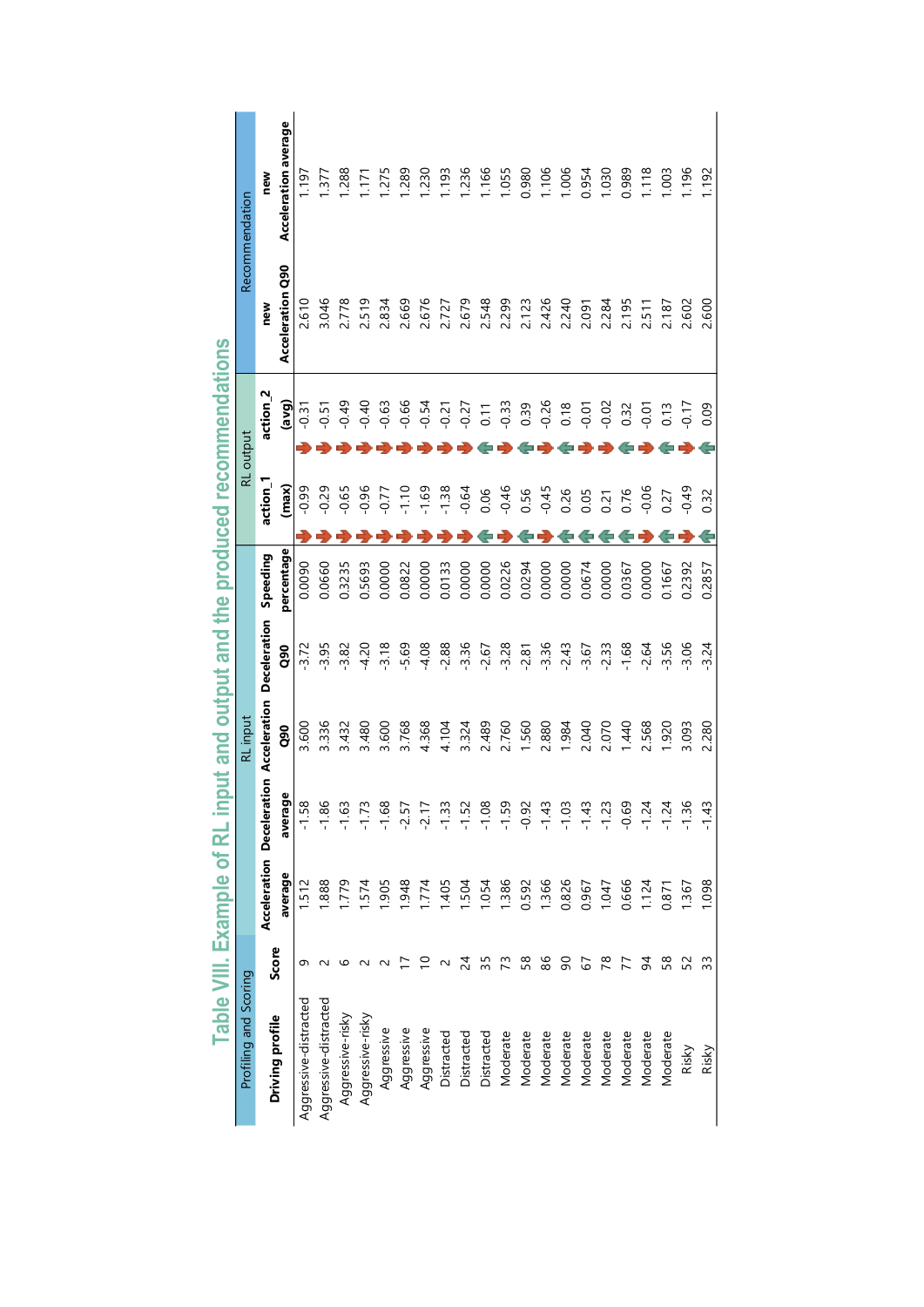Figure III provides some indicative examples of the recommendations produced by the two controllers given the same input (first state). Findings revealed that although the recommendations of the controller concerning unsafe drivers (SADRA II) lead to significantly lower average accelerations for the next trip (next state) compared to the previous trip (initial state), they maintain a significant distance upwards for the respective recommendations produced from the typical drivers' RL controller (SADRA I). Nevertheless, it should be noticed that both the controllers lead to a smoother acceleration profile for the entire traffic.



**Figure III. Comparison of the new state's average acceleration as it emerged from the Typical and the Unsafe RL controllers.**

#### **Results: Simulation and Impact**

The quantification of the impact of applying the proposed recommendation system and in consequence, of the adoption of an improved driving behavior by all drivers is of great importance both for researchers as well as practitioners and can lead to significant findings regarding the usefulness of improving individual driving behavior. The assessment of the recommendation system is performed by utilizing specific Key Performance Indicators that correspond to three areas of interest: traffic, safety and emissions. Each of the simulation rounds was done in 10 replications to enhance the validity and robustness of the results. In total, the trained SADRA I controller was used to produce recommendations for 43% of the vehicles, while the rest of the vehicles followed the recommendations produced by SADRA II.

All replications of the same simulation round present mutual results which are slightly reduced after the application of the recommendation system. On average, 2.9% less vehicles were served based on the results of the second round of the simulation. However, results of the statistical hypothesis test *t-test* indicated that there are no significant differences between the means of the served vehicles before and after the recommendations in 95% confidence interval. Α greater investigation of the traffic flow properties together with aggregated metrics of driving behavior was conducted to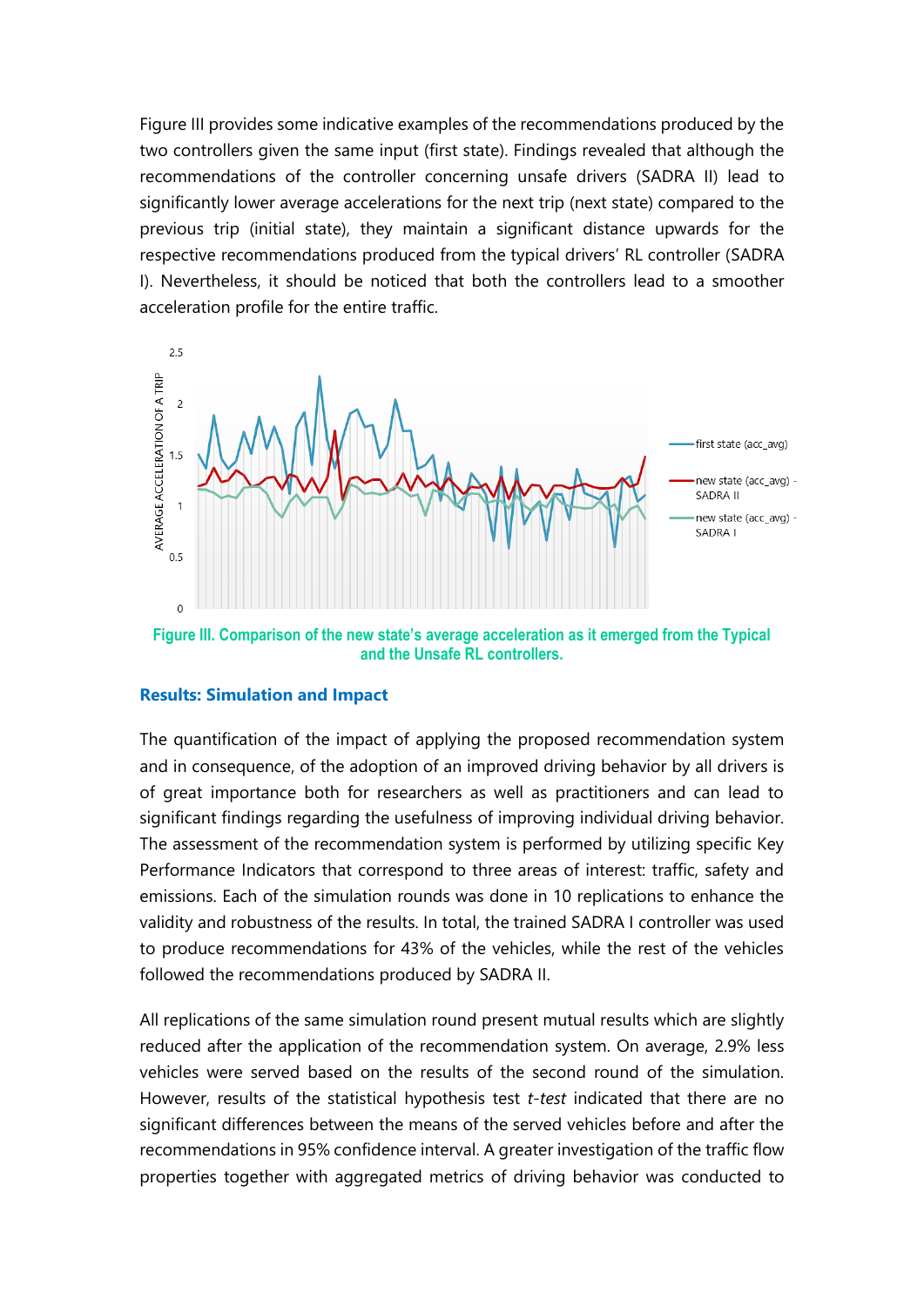further quantify the impact on the other dimensions of the road network as well. The application of the personalized recommendation system had a substantial impact on the maximum acceleration of the vehicles, as shown in Figure IV. When all vehicles followed the suggestions generated by the two RL controllers, the mean value of the maximum acceleration was somewhat increased from 2.83 m/s<sup>2</sup> to 2.96 m/s<sup>2</sup>, mostly because the majority of the vehicles who adopted a very small maximum acceleration, which was far lower from the corresponding acceleration of the "moderate/typical" behavior, they were suggested to slightly increase their acceleration. However, the condensation of the interquartile range is evident after the recommendations, which indicates the harmonization of the acceleration profiles of all vehicles in the simulation. Finally, the maximum value of the observed maximum accelerations remained at the same level of 3.94 m/s<sup>2</sup> after the application of the proposed system.



**Figure IV. Boxplot of maximum acceleration before and after recommendation**

The differences observed in the magnitude of the average speed are minimal, since in both situations the vehicles adopt an average speed of around 25 km/h, while the maximum average speed that is observed is approximately 55 km/h.

Alterations on the speed of vehicles resulted on changes of the rest traffic flows properties, namely flow and density. Microscopic fundamental diagrams were calculated to provide a thorough graphical representation of these variables' relations for the initial conditions as well as the conditions emerged after the recommendations. All three fundamental diagrams (Figures V – VII) demonstrate the relationships between traffic flow properties, namely mean vehicle flow, mean density and mean speed, as they emerged from the simulation based on aggregated measurements of all edges for the 10 replications. Results indicate that the implementation of self-aware driving suggestions although it leads to safer and less aggressive driving behavior for each individual, it does not improve the performance of the road network. More specifically, self-improvement is evident from the lower mean density values which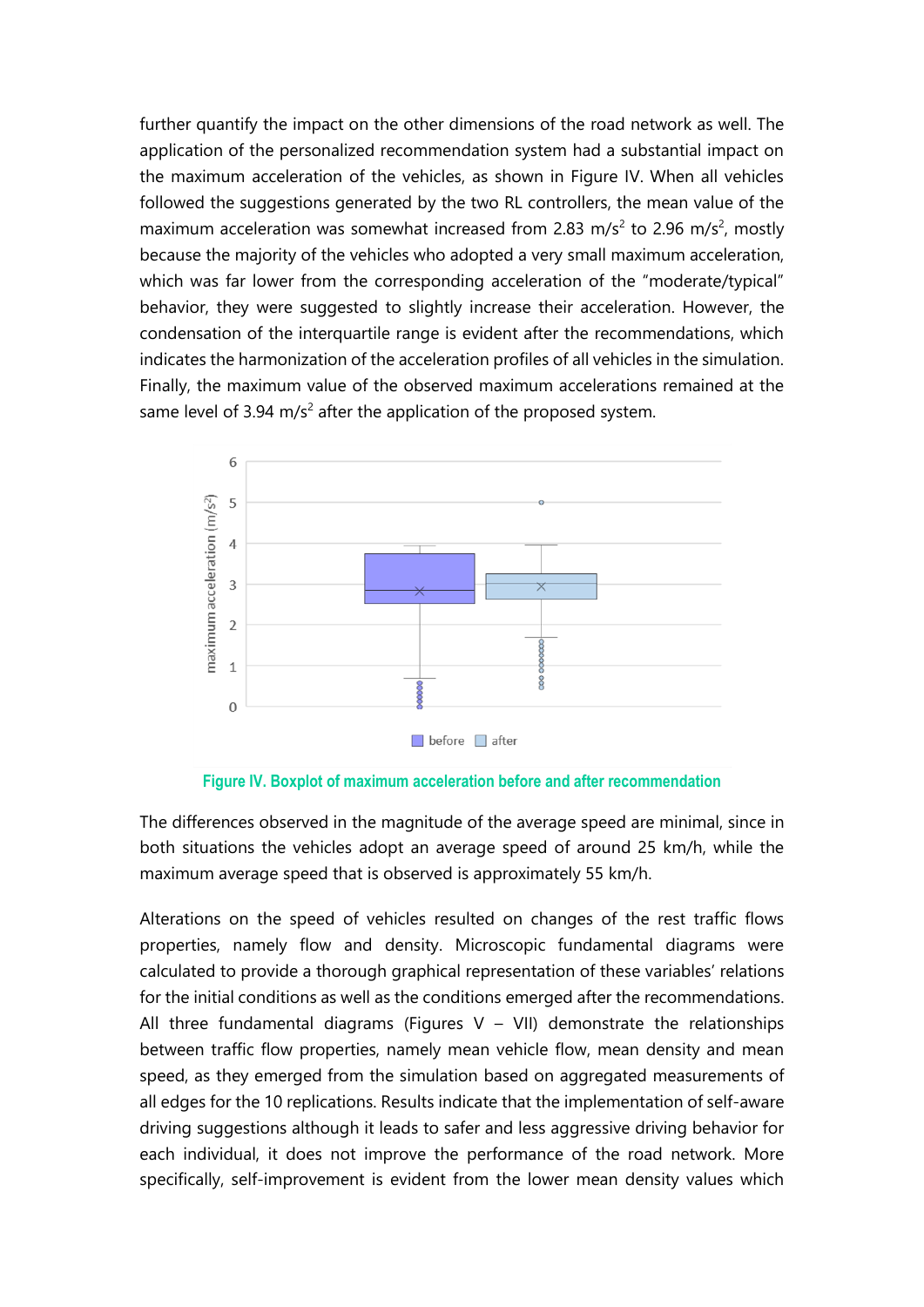indicates that vehicles keep greater distances from the leading vehicles. Additionally, lower speeds are also observed after the adaptation of the recommended accelerations with the difference from the initial conditions being more significant in the case of saturated network flow (Figure V).



**Figure V. Fundamental diagram of speed-density before and after driving recommendations, based on simulation results**

Individual driving safety is augmented, yet the impact on traffic conditions is not similarly positive. The vehicles that move at lower speeds and with a lower density worsen traffic flow conditions, since fewer vehicles are served per time unit compared to the initial conditions. Nonetheless, this decrement of mean flow may be considered acceptable if assessed in conjunction with the positive effects on driving safety. However, based on the findings of this research, it can no way be concluded that the improvement of personal driving behavior is associated with a significant improvement in traffic conditions and therefore, the imposition of soft policy measures, such raising self-awareness with respect to individual driving safety and performance, it cannot be considered as a key measure for traffic management.

The fundamental diagram of flow-density seems to depict a uniformity between the initial and the final conditions, although some minor differences are observed with respect to the absolute value of capacity flow (Figure VI). Specifically, for the value of critical density, which was estimated 33.1 veh/km, the corresponding values of traffic flow are 360 veh/h and 358 veh/h for the initial conditions and after the recommendations respectively.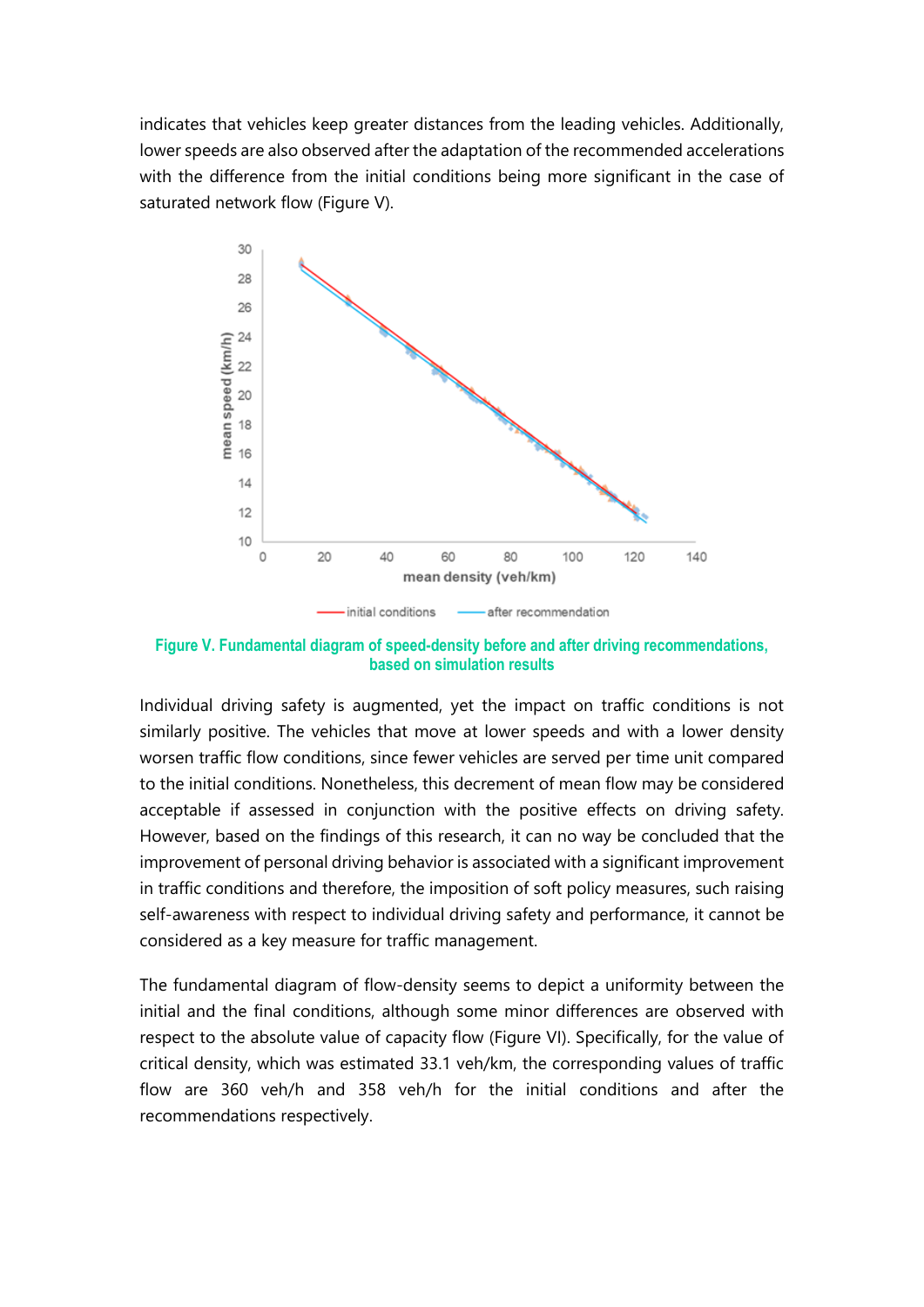

**Figure VI. Fundamental diagram of flow-density before and after driving recommendations, based on simulation results**

The flow-speed diagram is used to determine the speed at which the optimum flow occurs. For the initial conditions of the road network, the optimum flow occurs when vehicles move with 26.1 km/h, while the corresponding speed after the recommendation is reduced 3.4% with its absolute value estimated 25.2 km/h (Figure VII).



**Figure VII. Fundamental diagram of flow-speed before and after driving recommendations, based on simulation results**

Except for the performance of the network, another key performance indicator is safety. The assessment of the applied recommendations with respect to safety was performed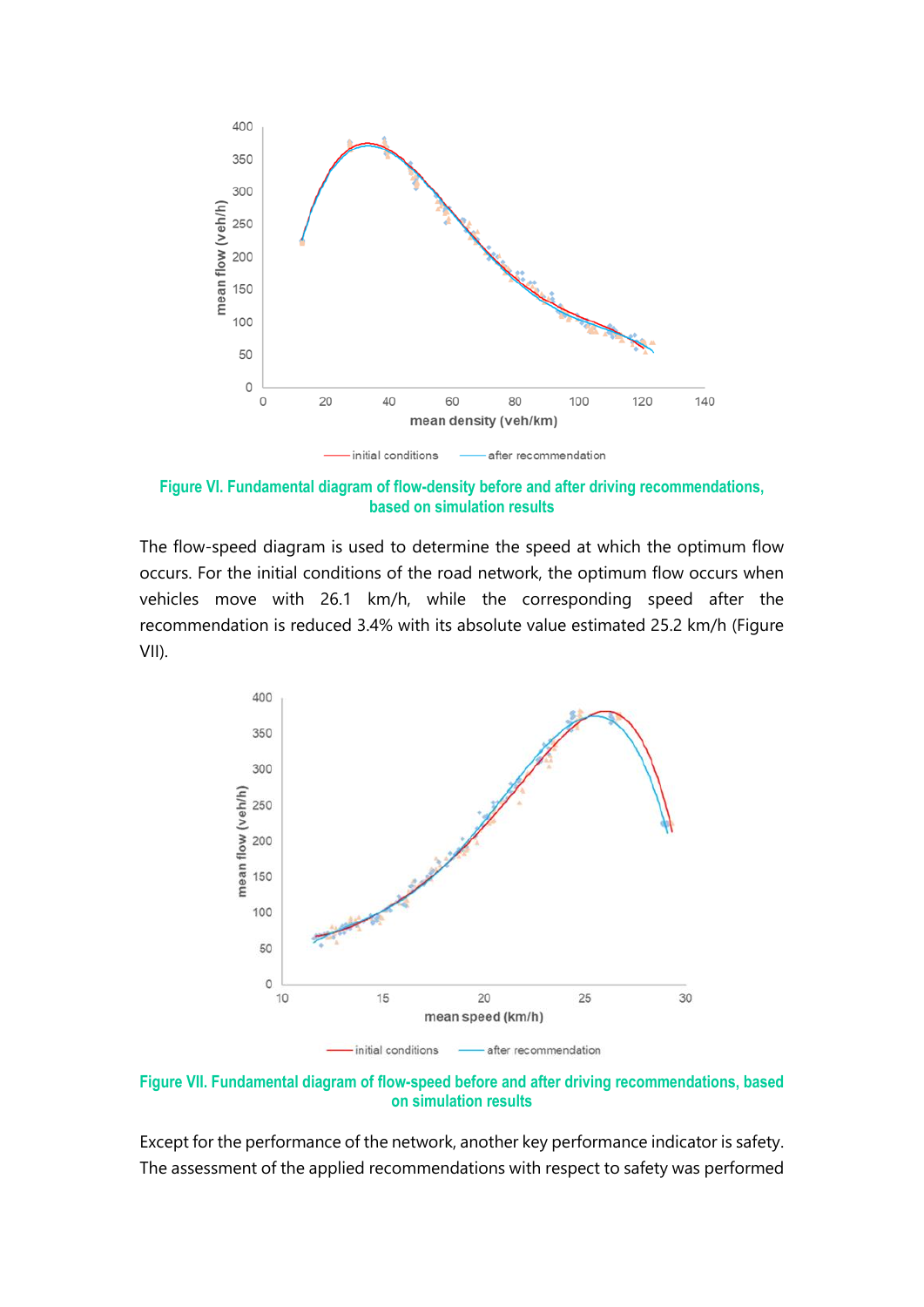by calculating the number of conflicts occurred between the vehicles during the simulation. Table IX presents the number of conflicts that were observed for the entire traffic before and after the recommendation. There are three types of conflicts that can be identified from vehicles' trajectories, which are crossings, rear-ends and lane changes. Here, a special focus on rear-ends is given since the proposed recommendations only affect the car-following behavior of each driver.

| <u>recommendations</u>           |                        |                                |  |  |  |  |  |
|----------------------------------|------------------------|--------------------------------|--|--|--|--|--|
|                                  | Initial conditions     | <b>After recommendation [%</b> |  |  |  |  |  |
|                                  |                        | difference]                    |  |  |  |  |  |
| <b>Vehicles served</b>           | 23,990                 | 23,302                         |  |  |  |  |  |
| (in one hour of simulation)      | (27.88% of demand)     | (27.08% of demand)             |  |  |  |  |  |
| <b>Total number of conflicts</b> | 2.86 conflicts/vehicle | 2.75 conflicts/vehicle [-4.2%] |  |  |  |  |  |
| Rear - ends                      | 2.01 rear-ends/vehicle | 1.90 rear-ends/vehicle [-5.5%] |  |  |  |  |  |

**Table IX. Safety performance indicators in Athens Network before and after applying driving recommendations**

A reduction of 4.2% of the total number of conflicts was observed when vehicles followed the corresponding driving recommendations, while the corresponding percentage of elimination for the rear-end conflicts is 5.5%. Although these percentages may not seem very high, the absolute number of conflicts that was calculated after the recommendation is significantly reduced by approximately 6,000 conflicts for the one hour of simulation. Rear-ends constitute about 33% of the total number of conflicts, which indicates that each driver gets involved in all different kind of conflicts during driving.

Some indicative results on the impact of the proposed recommendation system on emissions is provided. The corresponding Key Performance Indicator is the level of emissions for all different kind of air pollutants, namely Carbon Dioxide ( $CO<sub>2</sub>$ ), Carbon Monoxide (CO), Particulate Matter (PM<sub>x</sub>) and Oxides of Nitrogen (NO<sub>x</sub>). A significant reduction in all categories of emissions is observed compared to the initial conditions of the network, as shown in Table X. Findings revealed that the homogenization of acceleration profile for the entire traffic has led to a slightly reduced emissions per vehicle. Specifically, the reduction in all categories of emissions is estimated as follows: 2.5% in CO<sub>2</sub>, 0.3% in CO, 1.3% in PM<sub>x</sub> and 3.3% in NO<sub>x</sub>. It should be noted that this improvement in the environmental conditions is very important since the proposed recommendation system had a positive impact on emissions despite the fact that the controller was not trained towards this direction.

| Table X. Difference in vehicle emissions before and after applying driving recommendations |                    |                                     |  |  |  |  |  |  |
|--------------------------------------------------------------------------------------------|--------------------|-------------------------------------|--|--|--|--|--|--|
| <b>Emissions</b>                                                                           | Initial conditions | After recommendation [% difference] |  |  |  |  |  |  |
| CO <sub>2</sub>                                                                            | 0.704 kg/vehicle   | 0.686 kg/vehicle [-2.5%]            |  |  |  |  |  |  |
| <b>CO</b>                                                                                  | 0.027 kg/vehicle   | 0.026 kg/vehicle [-0.3%]            |  |  |  |  |  |  |
| $PM_x$                                                                                     | $0.0133$ g/vehicle | 0.0131 g/vehicle [-1.3%]            |  |  |  |  |  |  |

*NO<sup>x</sup>* 0.296 g/vehicle 0.287 g/vehicle [-3.3%]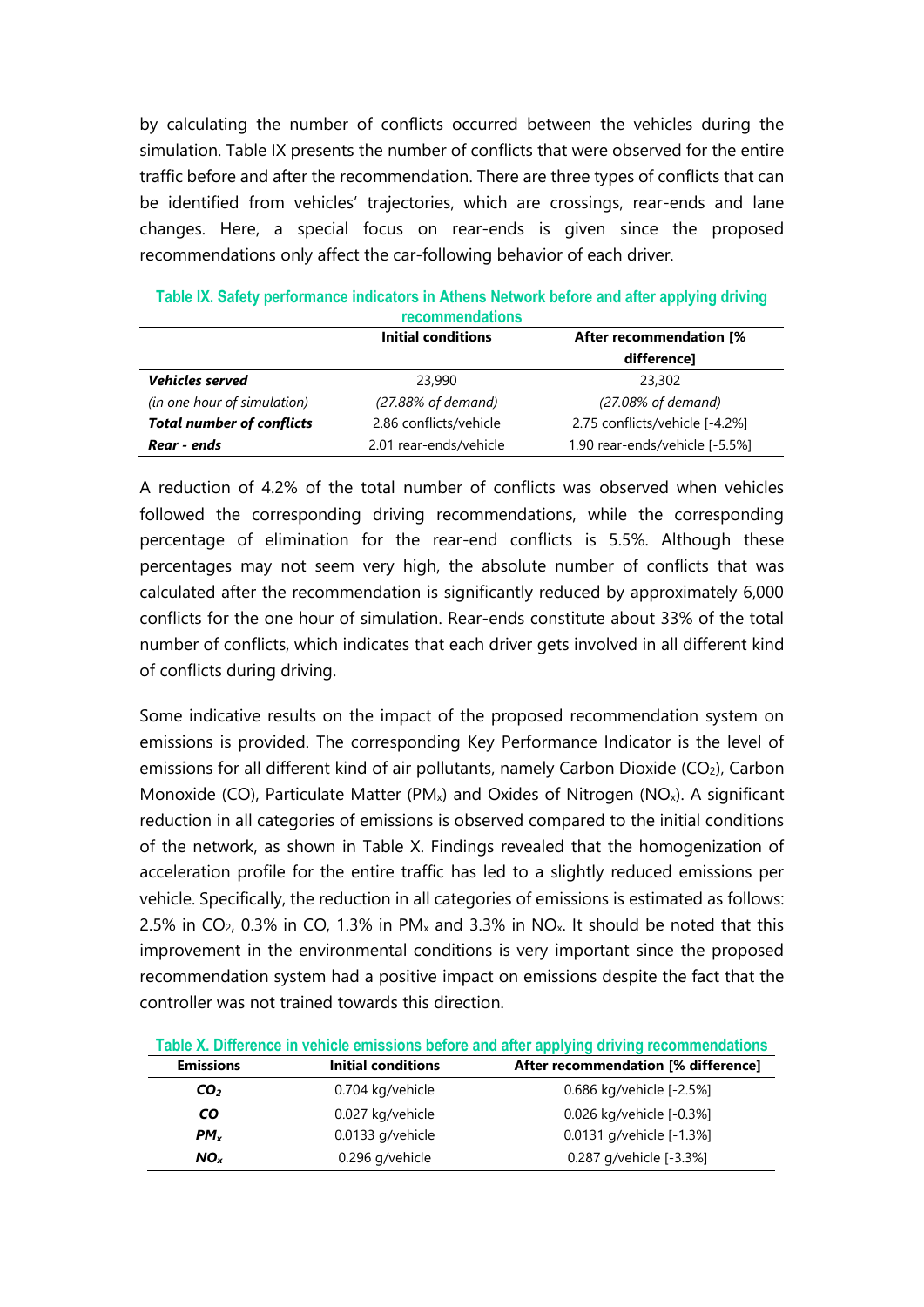## **Conclusions and main contributions**

The main findings of the dissertation can be summarized in the following points:

- A two-level clustering approach can provide great insights on the characteristics that govern aggressiveness during driving and can be further exploited to distinguish safe from unsafe driving patterns.
- Six distinct driving profiles are able to describe the overall driving behavior that someone performs during their trip.
- There are two categories of drivers according to the average behavior of each driver resulting from how they drove in all their trips. In the first category drivers usually drive in a typical manner while in the second category drivers perform a number of unsafe driving actions or drive in an aggressive manner in the majority of their trips.
- The Actor-critic approach from the family of reinforcement learning algorithms can be exploited to find the best possible driving action for each dividual driver given the way they drove in their previous trip.
- When a controller provides driving recommendations to a fleet of vehicles, the acceleration profile of the entire fleet is harmonized on a value which is close enough to the acceleration decisions of a typical – safe driver.
- The application of a personalized recommendation system to a city's road network does not have a significant impact on traffic conditions.
- When each driver improves their own behavior, road safety is enhanced on the network. Specifically, critical conflicts between vehicles are significantly reduced after the application of the proposed system.
- The level of emissions for all different kinds of air pollutants is reduced which indicates that harmonization of the accelerations for the entire traffic can have an important positive impact on the environmental conditions.

Concluding, it should be noted that the deterioration of traffic may be considered acceptable if one takes into account the compensation through the benefits of adopting smoother driving behavior in road safety and emissions. To this end, policy makers and researchers should not neglect the real impact on all network's dimensions when planning traffic management strategies and applying soft and hard policy measures.

The present doctoral dissertation offers significant innovative contributions in five areas:

1. It makes use of an innovative naturalistic driving dataset. A great volume of data was available with high temporal resolution from real driving, enriched with a variety of factors that describe driving behavior, environment and other external attributes for each trip.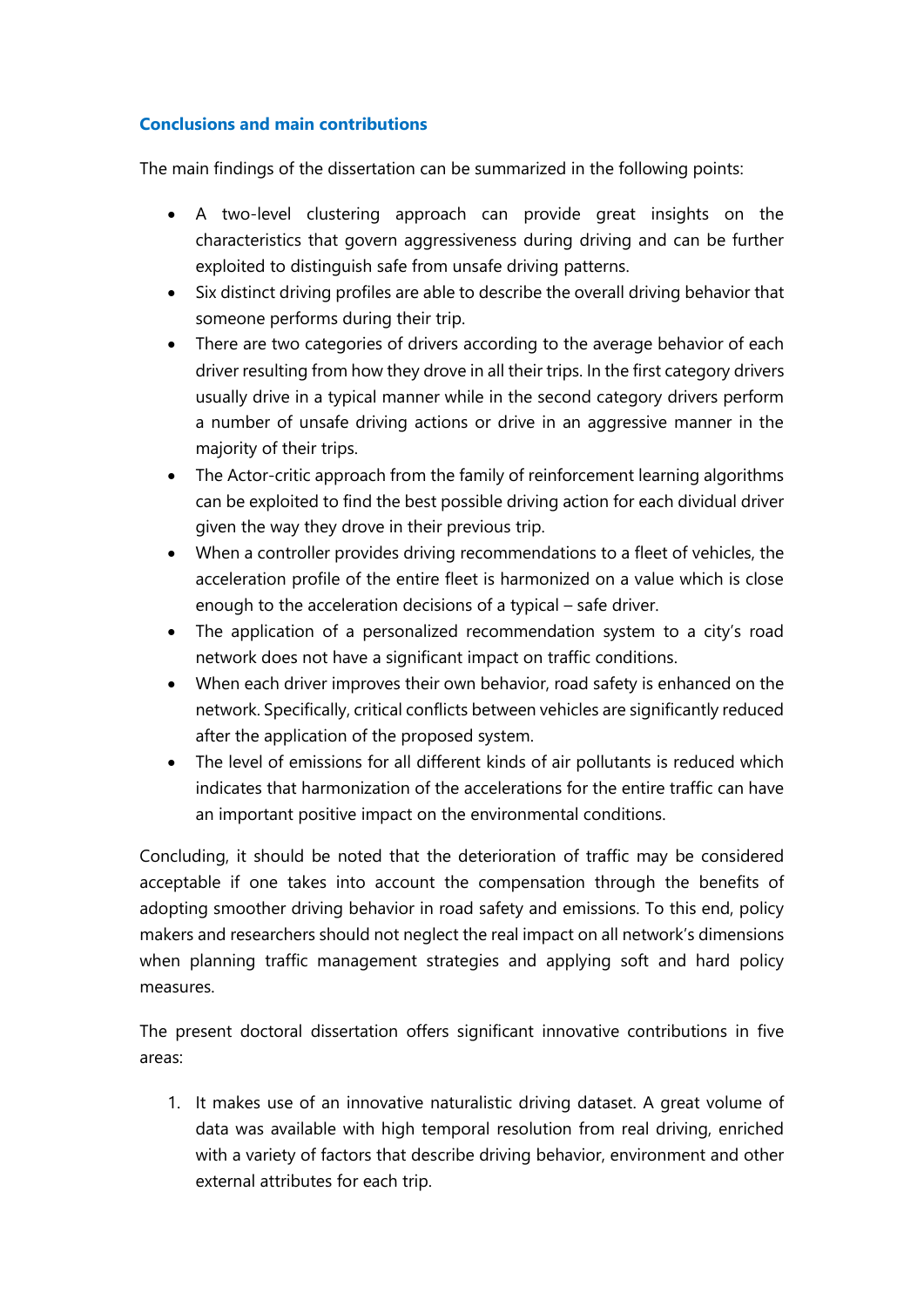- 2. It proposes a methodological framework to extract driving profiles straight from the data, which describe the entire range of driving behavior. A datadriven approach is followed to classify critical driving patterns that appear during a trip by exploiting k-means clustering as being the most appropriate tool for this purpose.
- 3. It develops novel Reinforcement Learning algorithms to solve a real-world problem, this of assisting driving behavior. A deep Reinforcement Learning algorithm was chosen as the most suitable tool to learn the optimal policy and suggest the appropriate action that leads to the best possible driving behavior for each individual driver.
- 4. It proposes a methodology which is capable of recognizing individual driving preferences and produce personalized driving actions to each driver. Specifically, an inclusive methodological framework is implemented which incorporates tools and methods that first recognize driving behavior of every user, then assigns every user to the corresponding RL controller version based on their overall behavior and finally produces personalized driving actions that mitigate aggressiveness and riskiness of driving.
- 5. It evaluates the large-scale network effects of implementing a personalized driving recommendation system on three areas of interest using specific KPIs, precisely on traffic, safety and emissions. Impact assessment of the proposed recommendation system is performed using a real-world scenario that of the Athens' Road network through microsimulation and by applying a before-after methodology to compare the values of the KPIs before and after the application of the system.

#### **Limitations, impact and future research**

As any other data-driven approach, this research as well, relied on some limitations with regards to problem setup and adaptation. Firstly, some limitations emerged from the need to match the RL output with the simulation properties. More specifically, one of the two components of the recommended action, the average acceleration of each driver, could not be imported into the microsimulation car-following model, which is parametrized by the acceleration ability of vehicles and therefore only the maximum acceleration is adopted within the simulation. Nevertheless, due to the nature of the phenomenon of driving, all parameters describing how a driver chooses to drive over a trip are inextricably linked with each other and therefore, the neglection of the average acceleration was not expected to have a significant impact over the results of the simulation. Besides car-following behavior, a driver during their trips takes actions regarding lane change, priority concession and other decisions concerning interactions with other road users. However, in this research the focus was explicitly on the carfollowing behavior as the ultimate goal was to create a user-centric system that looks only at the driver and does not require any external information from the road network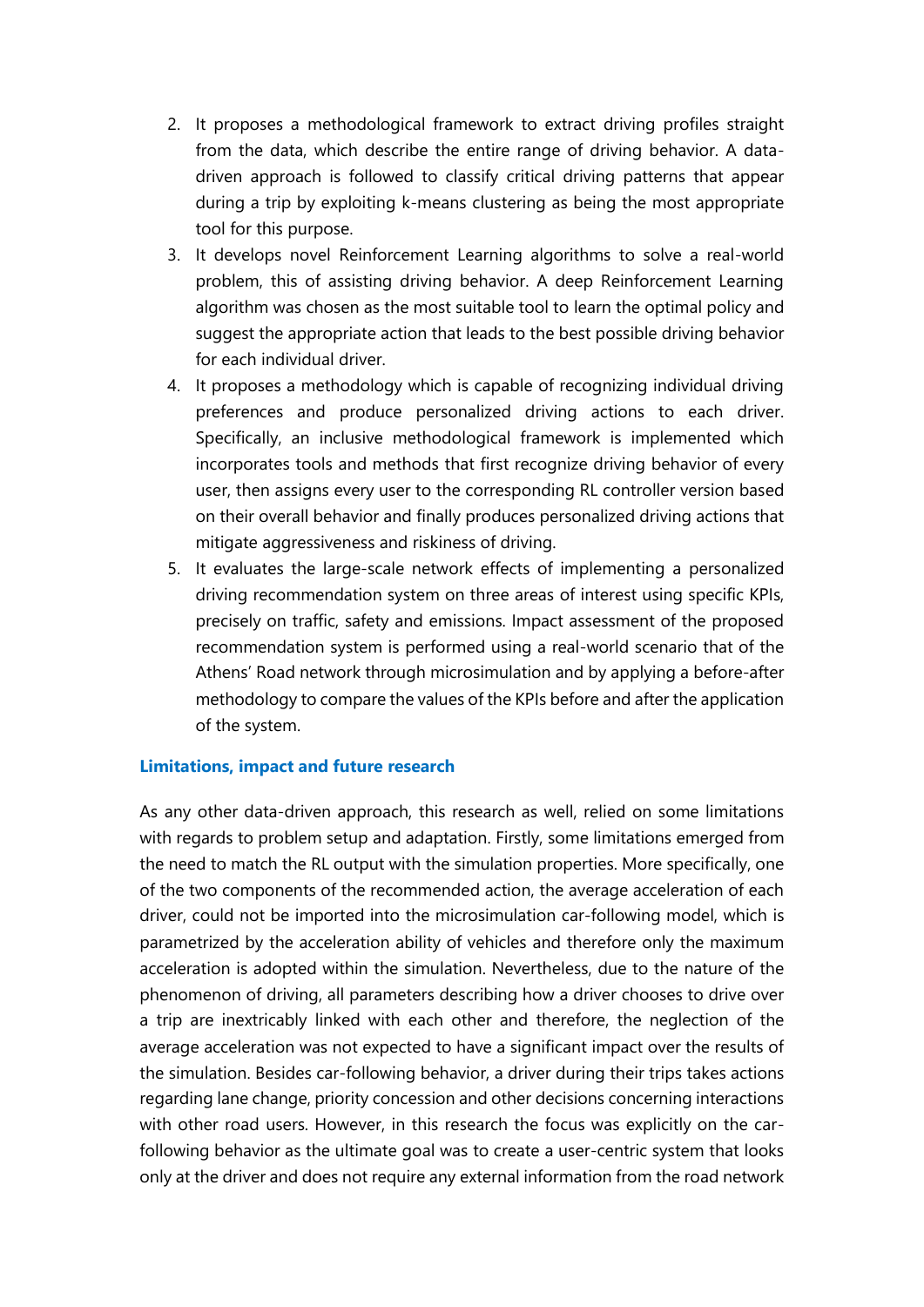in order to be trained and implemented. Thus, the proposed actions refer on the way the driver drives along the road, namely the way they choose to hit the acceleration pedal, which depends only on the personal preferences and perceptions of the driver. The lack of information about the environment can be considered as a limitation of the developed system, since its transformation into a context-aware system would give other perspectives both to the system itself and to the possibilities of its use as a traffic management tool.

An extension of the above limitation is the fact that since the system ignores the state of the environment it cannot operate real-time. In other words, the proposed methodology is not able to produce recommendations real-time, namely during a trip. Instead, an offline system is developed which suggests alterations on driving behavior in a sequence of trips for each driver. The integration of external information into the system would allow, at least conceptually, the real-time provision of driving recommendations.

Lastly, another limitation, which applies to all data driven approaches, is the generalization and transferability of the developed model and the corresponding outcomes. In most cases it is unclear whether the sample used to train the model is representative of the entire population and also whether its characteristics are similar to those of a different population. In this work, a big naturalistic driving dataset is used to develop the RL models which includes trips performed by a great number of drivers, nevertheless, it cannot be said that the results can be generalized and spatially transferred to another road network.

Besides the limitations described above, the outputs produced within this dissertation may have a significant impact on several aspects of both research (R), technology (T) and policy-making (P). Future research can benefit and significantly evolve by further examining the conclusions drawn with regards to the following points:

- $\circ$  (R) Aggressiveness does not necessarily constitute an unsafe driving habit and can be detected either as an individual behavior or in combination with other unsafe behaviors.
- o (R) Reinforcement learning algorithms can be implemented in real-world problems and specifically, the DDPG algorithm can learn how to make humanlike decisions on complex and high-dimensional environments.
- o (R & T) The identified human driving profiles can provide great insights for human-like autonomous driving.

Technological advancements can be achieved in case the proposed recommendation system is incorporated in already developed software, such as insurance telematics apps and ADAS. Such system can be revolutionized, become more human friendly and adopt a more personalized way of supporting human decision making.